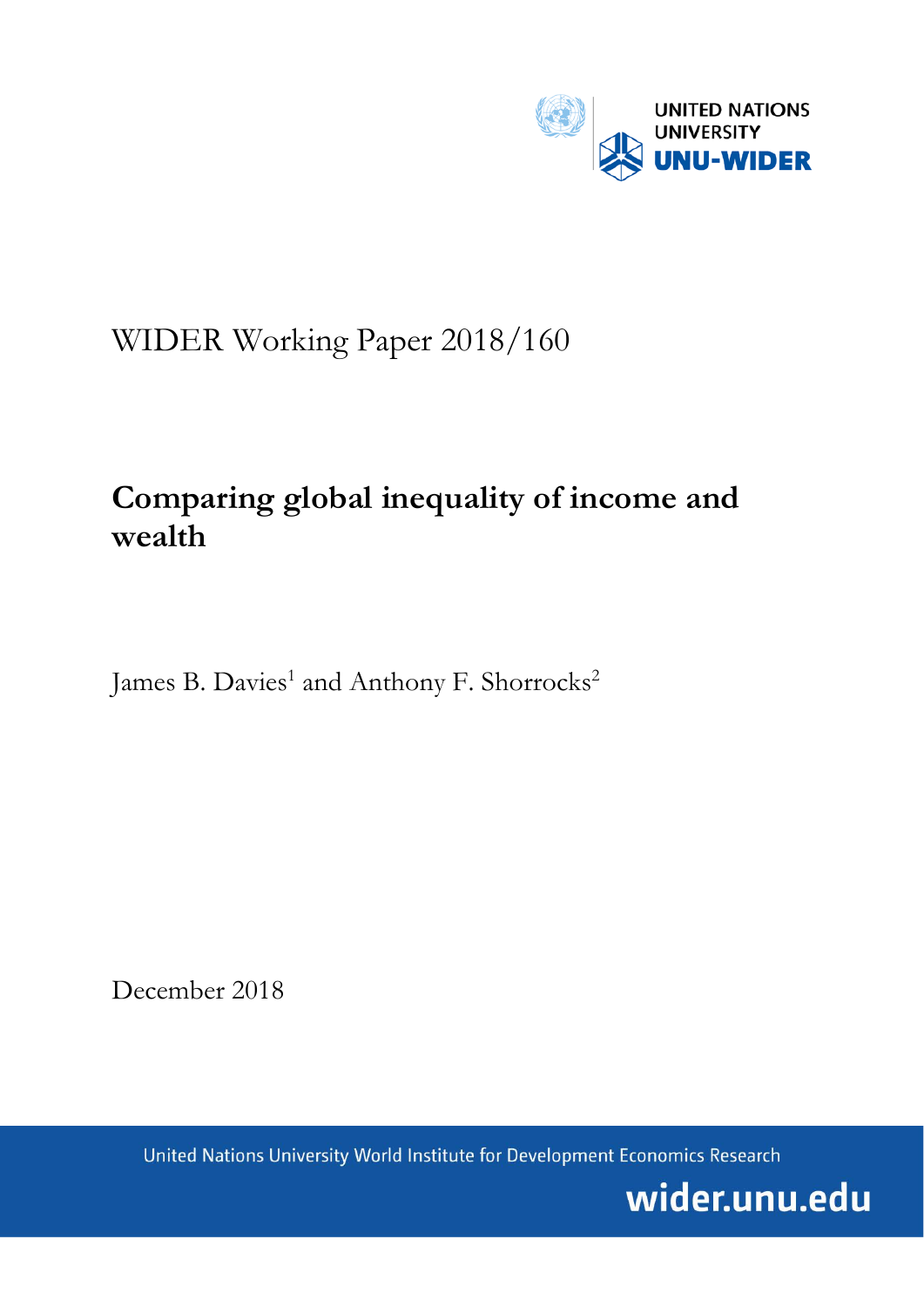**Abstract:** This paper is the first to compare global trends in income and wealth inequality this century. It is based on large income and wealth microdata samples designed to be representative of all countries in the world. Measured by the Gini coefficient, inequality between countries accounts for about two-thirds of global income inequality, but noticeably less— around one half of wealth inequality. Broadly similar results are found for different years and different inequality indices, bar the share of the top 1 per cent. Over time, changes in countries' mean income and wealth, and population sizes, have reduced world inequality. Income inequality has changed little within countries, so the downward trend remains intact. However, within-country wealth inequality has risen, halting the downward shift in global wealth inequality and raising the share of the top 1 per cent after 2007.

**Keywords:** global, world, inequality, income, wealth, distribution **JEL classification:** C80, D31, I31

**Acknowledgements:** We thank Rodrigo Lluberas and Cinar Baymul for help in producing the global wealth and income microdata.

Copyright © UNU-WIDER 2018

Information and requests: publications@wider.unu.edu

ISSN 1798-7237 ISBN 978-92-9256-602-9 <https://doi.org/10.35188/UNU-WIDER/2018/602-9>

Typescript prepared by Joseph Laredo.

Katajanokanlaituri 6 B, 00160 Helsinki, Finland

The views expressed in this paper are those of the author(s), and do not necessarily reflect the views of the Institute or the United Nations University, nor the programme/project donors.

<sup>1</sup> University of Western Ontario, Canada; <sup>2</sup> Non-Resident Senior Research Fellow, UNU-WIDER, Helsinki, Finland, corresponding author, email: [tony.shorrocks@gmail.com.](mailto:tony.shorrocks@gmail.com) 

This study has been prepared within the UNU-WIDER project on ['Inequality](https://www.wider.unu.edu/node/28447) in the Giants'.

The United Nations University World Institute for Development Economics Research provides economic analysis and policy advice with the aim of promoting sustainable and equitable development. The Institute began operations in 1985 in Helsinki, Finland, as the first research and training centre of the United Nations University. Today it is a unique blend of think tank, research institute, and UN agency—providing a range of services from policy advice to governments as well as freely available original research.

The Institute is funded through income from an endowment fund with additional contributions to its work programme from Finland, Sweden, and the United Kingdom as well as earmarked contributions for specific projects from a variety of donors.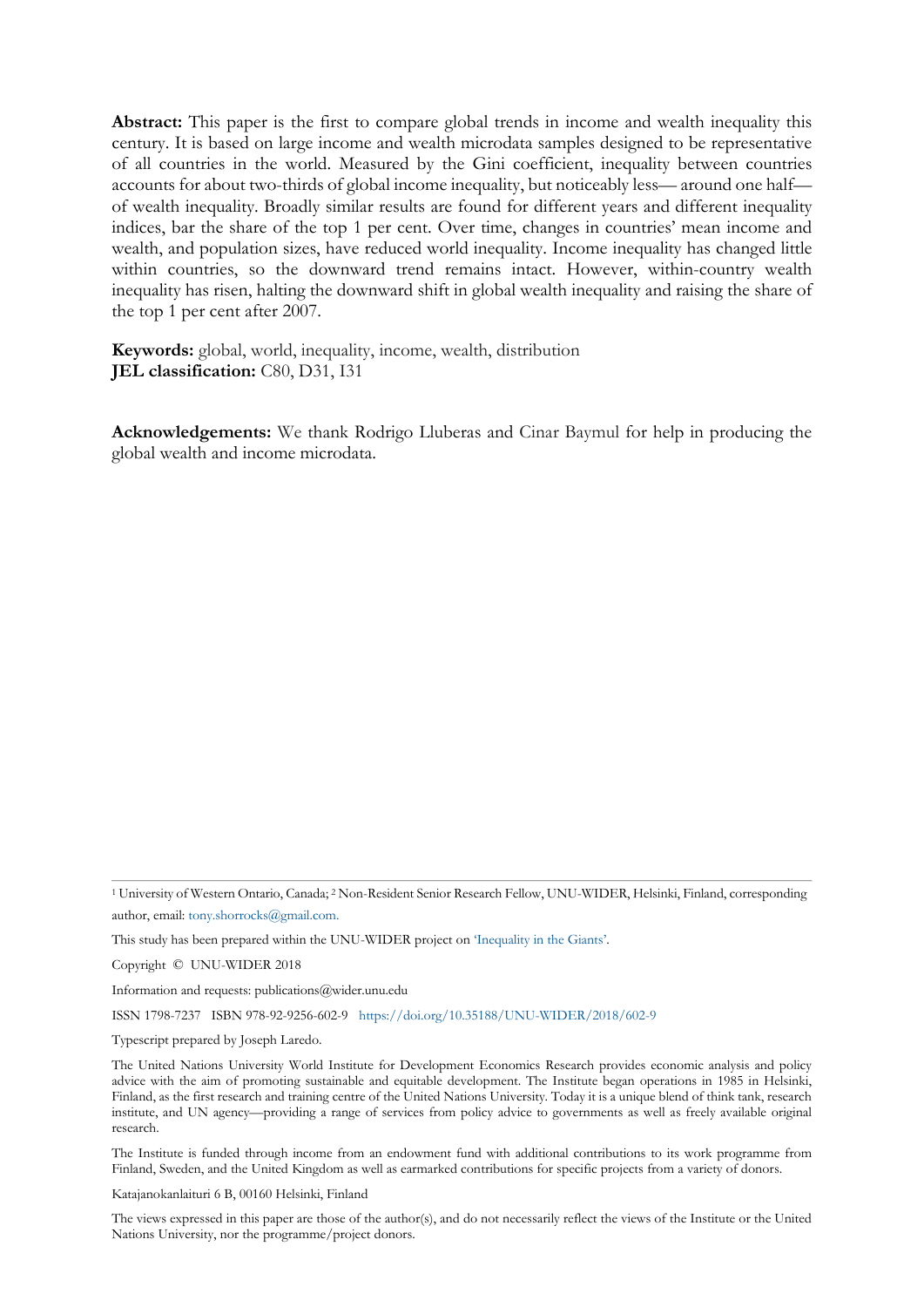#### **1 Introduction**

The past half century has seen a huge expansion in the quantity and quality of available information on income distribution throughout the world. Sample surveys are conducted more frequently, and in more countries, using methods for data collection and analysis that have improved beyond recognition. This has led growing numbers of researchers to study inequality trends over time within countries and to undertake comparisons between countries. More adventurous researchers have gone further and attempted to provide estimates of the distribution of income for the world as a whole.

This line of work prompted us a decade ago to initiate similar research on the distribution of global wealth, reported first in Davies et al. (2008, 2011) and continued more recently in the Credit Suisse Global Wealth Report and Databook (see Davies et al. 2018a, 2018b). The global wealth estimates are obtained from a synthetic wealth sample representative of all adults in the world and totalling more than a million observations in each year. For the present study, we have constructed a similar global income sample using the World Income Inequality Dataset. Together, these two microdata sets provide a unique opportunity to apply the same research methodology to both the income and wealth samples, enabling us to compare and analyse—for the first time—the level and trend of global income and wealth inequality this century.

To set the scene, the next section reviews past work on global income and wealth inequality. In Section 3 we discuss the choices faced in constructing our income and wealth samples, and the degree to which the income and wealth concepts are comparable. The trends in global income and wealth inequality this century are examined in Section 4. The following section explores the different ways in which between-country and within-country factors contribute to global inequality. Finally, in Section 6, we decompose the inequality trend since the year 2000 to show the separate influence of changes in inequality within countries and changes in mean income or wealth combined with population size. All of our decomposition exercises apply the Shorrocks-Shapley approach, which allows any inequality measure to be decomposed in an attractive manner.

#### **2 Previous studies of global inequality**

Bourguignon and Morrisson (2002) provided the first estimates of global income inequality by combining data on the average level of income across countries with information on the distribution of income within countries, as captured by the quintile income shares. They concluded that global income inequality rose from the early  $19<sup>th</sup>$  century up to World War II and was then fairly steady until about 1980. These findings have been broadly confirmed in subsequent studies: see Anand and Segal (2008), Niño-Zarazúa et al. (2014), and Van Zanden et al. (2014).

Improved coverage and quality of data after 1980 has expanded the opportunities for research, but also led to more variation regarding both the methodological approaches and the results. Bhalla (2002), Dowrick and Akmal (2005), and Sala-i-Martin (2006) are in broad agreement, reporting Gini values for global income inequality averaging 67.5 per cent around 1980. They also agree that global inequality rose slightly, or showed no change, from 1980 to the early 1990s, after which it declined (see Niño-Zarazúa et al. 2014 for details). Milanovic (2002, 2005) comes to a different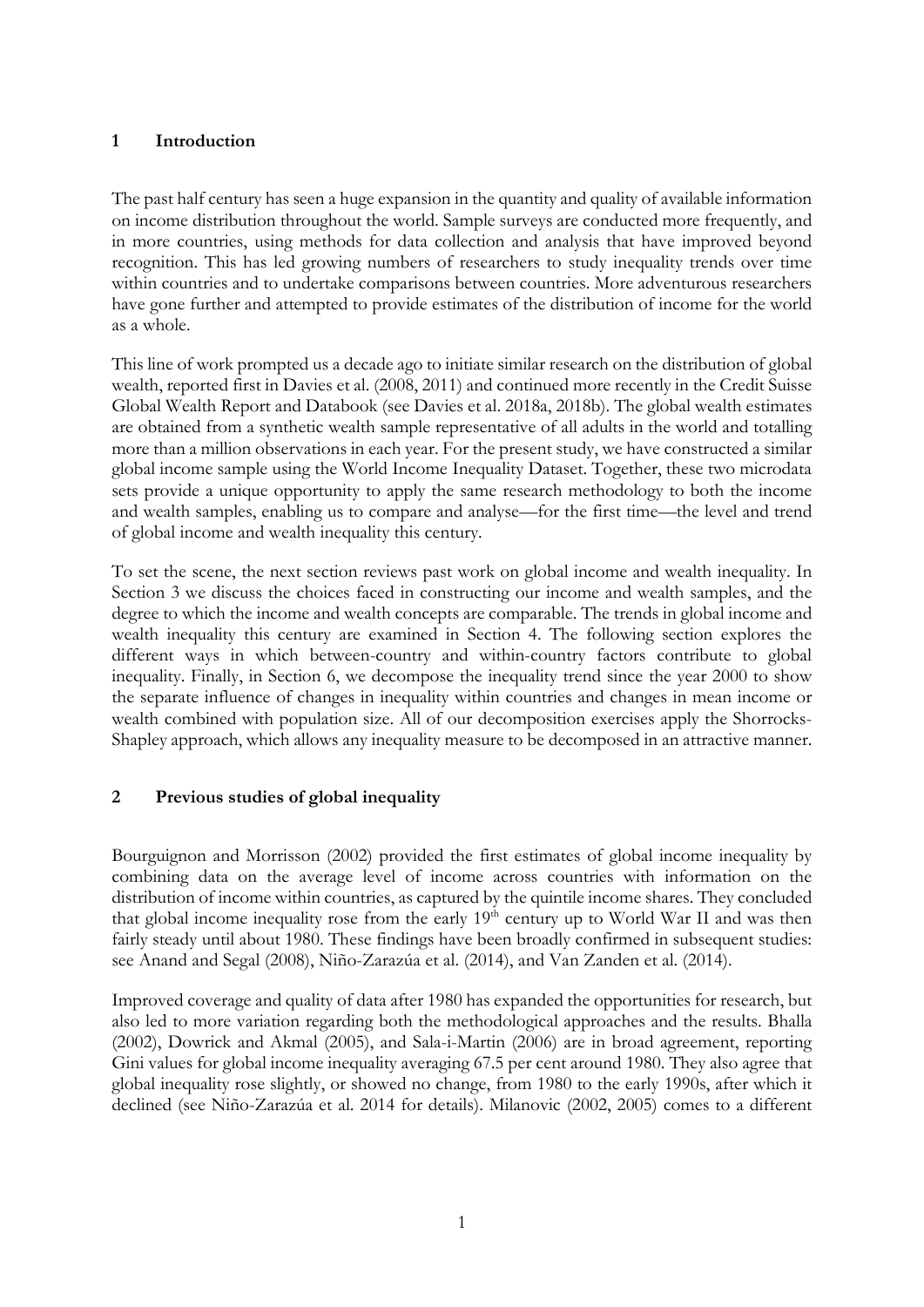conclusion for the period [1](#page-3-0)980–90 when he finds a noticeable rise in the Gini coefficient.<sup>1</sup> Dowrick and Akmal (2005) compared results derived using purchasing power parity (PPP) exchange rates, finding a downward trend using PPP values but an upward trend using market, or 'official', exchange rates. While, in principle, PPP rates may be preferred, Dowrick and Akmal (2005) concluded that both methods were subject to biases, and that if these are corrected there appears to be no trend.

Anand and Segal (2008) surveyed the literature, identifying limitations of the data and the methodology employed which led them to conclude that there was no firm evidence of either an upward or a downward trend in recent decades. Subsequent studies have tried to correct the problems identified by Anand and Segal. Examples are provided by Niño-Zarazúa et al. (2014) and Lakner and Milanovic (2016), which both find a downward trend since 1990, but starting from a higher level than reported in previous studies—a Gini value above 70 per cent for 1985–88, for example.

In recent years much attention has been paid to data deficiencies in the top tail, which some authors have tried to correct by adjusting the tail to conform to a Pareto distribution. Atkinson (2007) revised the Bourguignon and Morrisson (2002) estimates in this way. Lakner and Milanovic (2016) found that such an adjustment increased the Gini by around 5 percentage points, but found also that the downward trend from 1988 to 2008 disappears. Similar conclusions were reached by Anand and Segal (2015), who adjusted the top tail by replacing the survey income share of the top 1 per cent by the share of the top 1 per cent in the World Top Income Database (Alvaredo et al. 2013). This adjustment raises the world Gini to 70.5 per cent in 1988 and to an even higher level (71.0 per cent) in 2005, resulting in a flat overall trend. Alvaredo et al. (2018) use the World Wealth and Income Database (successor to the World Top Income Database) to estimate the world distribution of income up to 2016, using top-tail-adjusted national income distributions. The results show that the shares of the top 1 per cent and 10 per cent trended upward from 1982 to 2006, and declined after 2007. The decline after 2007 was gradual for the share of the top 10 per cent but abrupt for the share of the top 1 per cent, being concentrated in the years 2008 and 2009.

Another recent development has been the evolution of world income databases, including attempts to produce consistent standardized series, and to fill in gaps in the temporal record (Lahoti et al. 2016; Solt 2009). The most advanced example is the Global Consumption and Income Project (GCIP), which generates distributions of both income and consumption for each year from 1960 to 2015. Lahoti et al. (2016) reports that the Gini value for global consumption inequality fell from a high of 71 per cent in the 1970s and 1980s to a low of 64 per cent in 2013.

A common theme in studies of world income inequality is the divergence between inequality within countries, which has often moved upwards, and inequality between countries, which has generally trended down. Dowrick and Akmal (2005), Milanovic (2005), Anand and Segal (2008), and Lakner and Milanovic (2016) discuss the global inequality trend in terms of the net outcome of these two underlying factors, with the decline in between-country inequality due largely to the rise of mean income in China and, to an extent, in India.

Estimating the global distribution of household wealth was first attempted by Davies et al. (2008, 2011) for the year 2000. The overall strategy involved three main steps. First, estimates of the level of wealth per adult were produced for each country using household balance sheets where available, survey evidence for a few countries, and regression-based results elsewhere for countries

<u>.</u>

<span id="page-3-0"></span> $1$  See table 1 of appendix 1 in Lakner and Milanovic (2013) for a summary of Milanovic's evolving estimates over his 2002, 2005, and 2012 articles.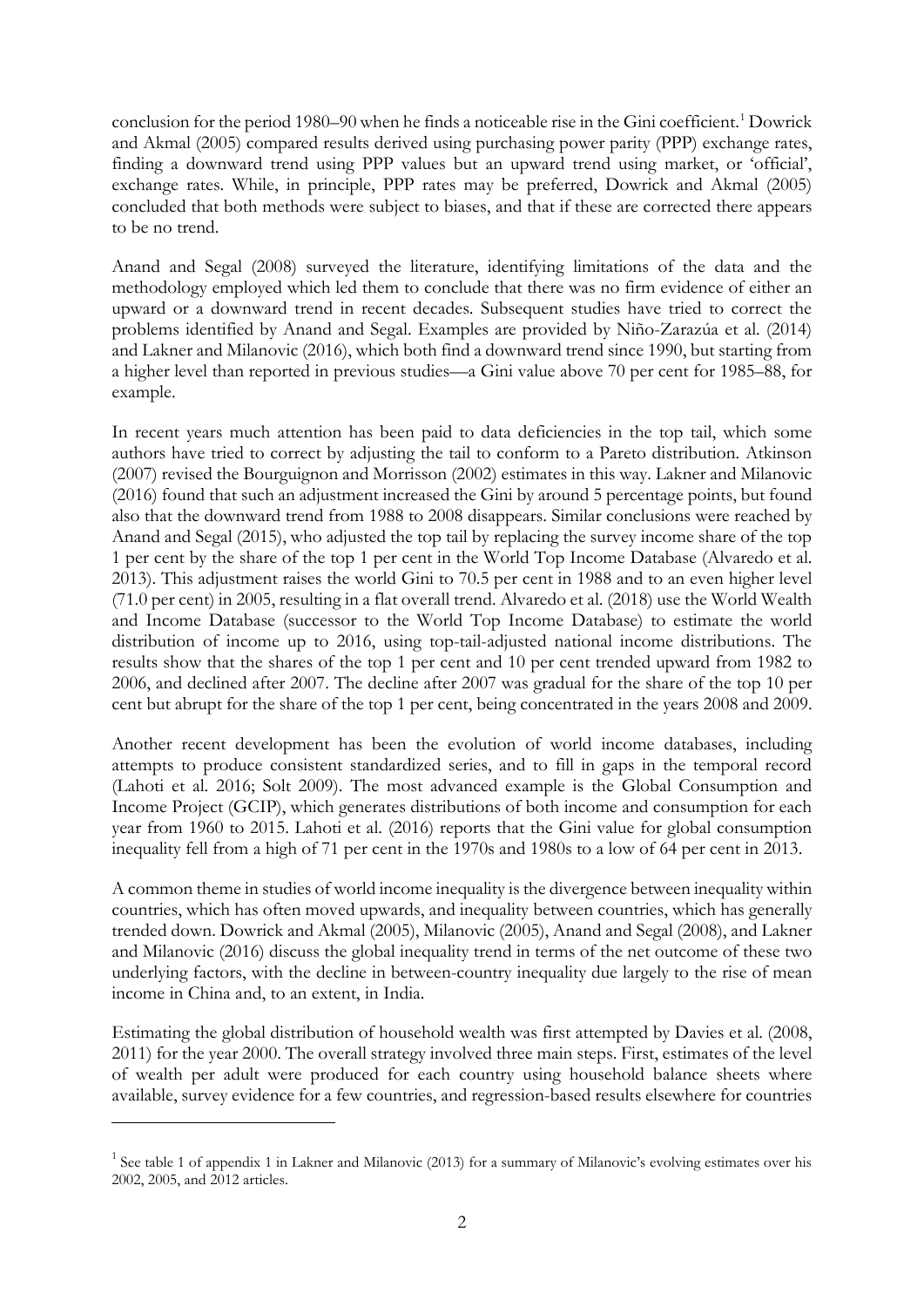with suitable data. Evidence on wealth distribution within countries was then assembled and combined with the wealth level estimate for each country to produce a large synthetic sample of wealth observations. Processing this sample yielded estimates of wealth distribution within each country and region, and for the world as a whole. Improvements and updates of these estimates have been reported each year since 2010 in the annual *Global Wealth Report* and *Global Wealth Databook* published by the Credit Suisse Research Institute (Davies et al. 2018a, 2018b). Davies et al. (2017) provides further details of the methodological revisions.

The level of world wealth inequality is exceptionally high. Davies et al. (2011) reported a Gini coefficient of 89.2 per cent for global wealth in the year 2000 using official exchange rates. Our more recent estimates make an adjustment to the top tail to try to correct for under-reporting. This adjustment tends to raise the estimated figure for global inequality, although more accurate data on average wealth levels across countries have mitigated its impact. Our latest estimates for 2000 suggest a Gini value of 90.4 per cent, and a figure of 84.8 per cent for the share of the global top 10 per cent, close to the 85.1 per cent reported in Davies et al. (2011).

To date, no other research team has offered an estimate of the global distribution of wealth—in sharp contrast to the world income distribution literature.<sup>[2](#page-4-0)</sup> There are a number of reasons for this neglect of the wealth dimension of global inequality. One is that income may be considered more important than wealth, covering the flow of purchasing power from both human and non-human wealth, and hence appearing to be more comprehensive. Another reason for the neglect of global wealth inequality concerns data quality and availability. Although the number of countries with good wealth data continues to increase, there are currently only about 35 countries with a national household wealth survey. From our viewpoint this is not a stumbling block, because this list includes all the wealthiest countries as well as the most populous non-OECD countries. We estimate that these countries have about two-thirds of the global population and 95 per cent of world household wealth. To round out the picture, imputations can be made for the missing countries, as explained in Davies et al. (2017).

#### **3 Data issues**

-

The results obtained for income or wealth distributions are often sensitive to the choices made in the construction of the income or wealth samples and in the way that the samples are processed to obtain the results. Comparing income and wealth series raises additional issues, because there are potentially more dimensions which can affect comparability. It is therefore important to understand the way that the data are assembled and analysed.

Our income sample is based on a revised version of the WIID database, which has been adjusted to control for a variety of household characteristics. We use the adjusted Lorenz curve data corresponding to net household income per household member for the period 2000–15, which provides an observation for each country and year for which a record exists in the WIID database. Gaps in the database are filled by estimating Lorenz curves for countries and years which lack a

<span id="page-4-0"></span><sup>&</sup>lt;sup>2</sup> There has, however, been significant research on related aspects. Global wealth aggregates were studied by Goldsmith (1985) and the World Bank (2006, 2011), while international comparisons of wealth distribution have been reported in Bönke et al. (2017), Kessler and Wolff (1991), Klevmarken et al. (2003), and Wolff (1987). The Luxembourg Wealth Study (LIS Data Center 2016; Sierminska et al. 2006) and the ECB-coordinated Household Finance and Consumption Surveys in 18 Eurozone countries plus Poland and Hungary have made consistent wealth distribution data available across many countries. And increased interest in wealth distribution from an international perspective is reflected in Alvaredo et al. (2018) and Piketty (2014).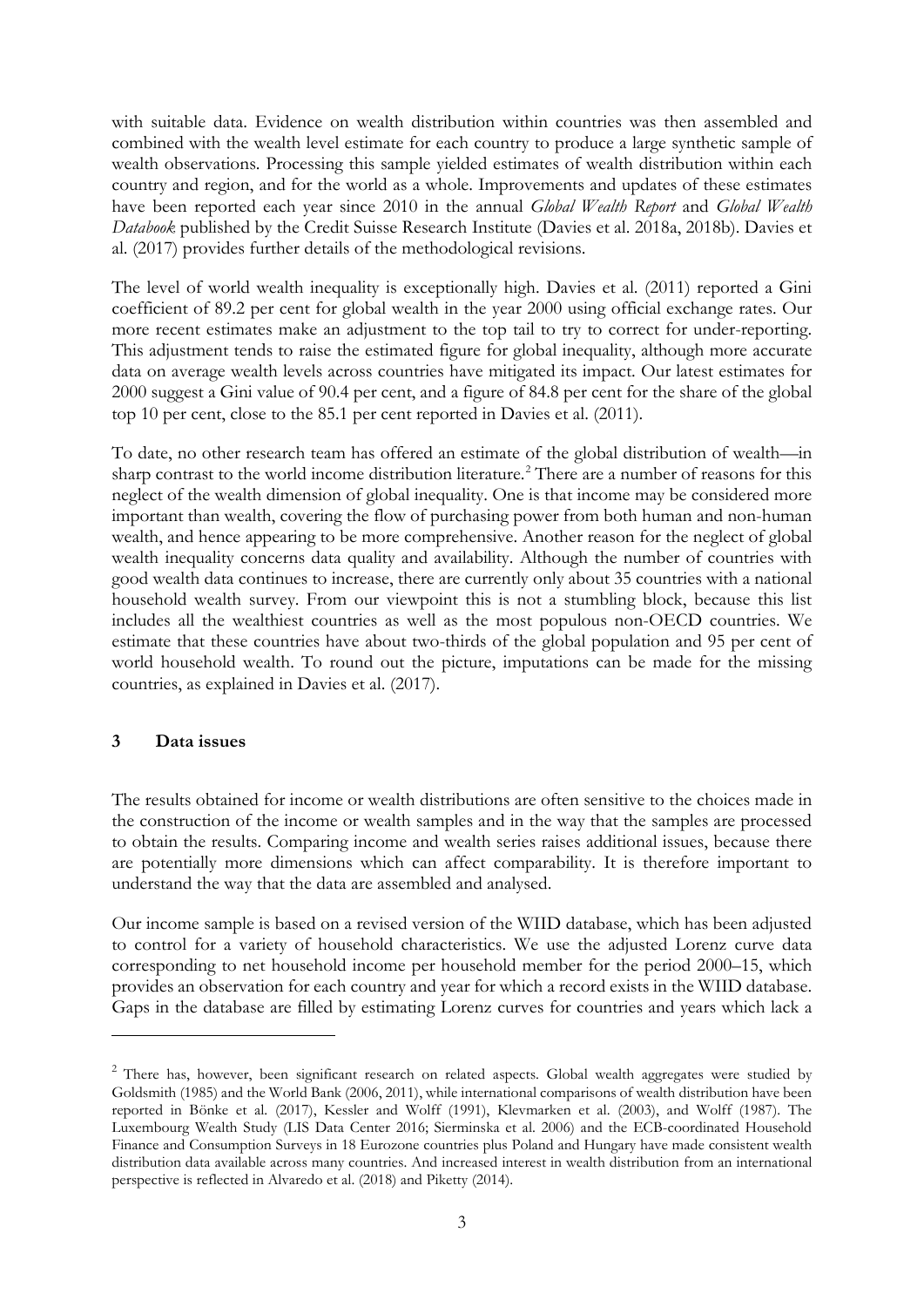WIID record. For each country and year, we then construct a synthetic income sample which conforms exactly to the Lorenz data, and scale the sample values and sample weights to match per-capita income and population size, respectively. Pooling these samples enables estimates of global inequality values to be produced.

The wealth sample refers to net household wealth per adult and is drawn from the micro wealth database underlying the material published in Davies et al. (2018a, 2018b). This yields a slightly longer series covering end-of year values for 2000–17. The wealth sample differs from the income sample with regard to the reference population—adults rather than all individuals—and because the top tail values have been adjusted to match evidence from the Forbes billionaire records. In other respects, however, the global inequality estimates for wealth are produced in a similar way to those for income.

The definitions and methods used in our estimation of global income and wealth distributions reflect choices made with regard to a range of data issues. The options and choices made are outlined below in order to indicate how analysts could in principle produce different sets of results.

## **3.1 Income and wealth definitions**

Several alternative income definitions have been used in the literature. The latest WIID dataset focuses on three of these: gross income, net income, and consumption. Gross income includes all sources of money income with no deduction for taxes. Net income is the same as gross income but is net of direct taxes—principally income tax. Consumption is measured by consumer expenditure. We work with net income in this paper since it reflects the actual flow of purchasing power for a household.

In principle, our wealth definition corresponds with that in the official System of National Accounts (SNA): i.e. the value of all assets owned by households minus household debts (European Commission et al. 2009). Both financial assets and real (or 'non-financial') assets are included. Real assets include producer durables and real estate, while financial assets include both liquid and non-liquid assets, the latter including the value of employer-based pension funds and private retirement savings. Human capital and state pensions are excluded, as is all capital owned by sectors other than households—for example, assets in public ownership. While the household balance sheet data we use are part of the SNA and therefore conform to this definition, household wealth surveys generally omit some assets or debts, perhaps because the benefits of including them are judged to be outweighed by the costs (for example in lengthening questionnaires and therefore reducing response rates).

## **3.2 Target population**

The target population for income could be restricted to its legal recipients and that for wealth could be confined to its legal owners. In practice, distributional studies often aggregate both income and wealth within families or households, and the latter are taken as the target population. There is a good argument for that approach in the case of income, since a family's income is usually assumed to be used for the benefit of all its members. However, wealth represents deferred spending, and benefits of that future spending are more likely to accrue to the owners of the family's wealth, who are mainly its adult members, than equally to all current family members. For this reason, we take adults as the target population for wealth.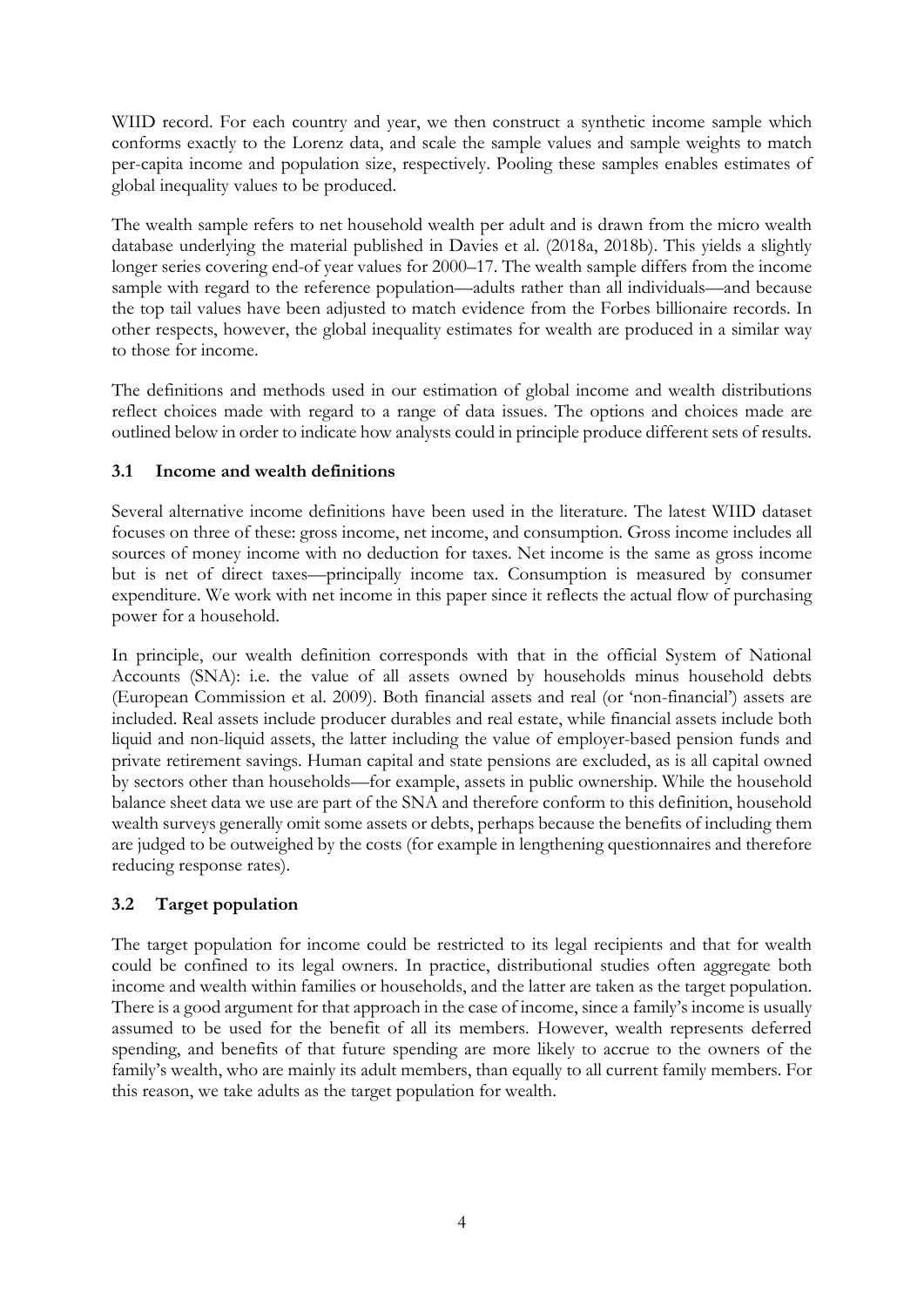#### **3.3 Income sharing rule**

The default assumption in much work on income distribution is equal sharing of income within the family. This motivates looking at income on either a per capita or a household equivalent basis. In the case of wealth, however, this approach is not the natural one. First, as argued above, adults are the appropriate target population. Second, even within marriage the presumption of fully equal sharing only applies in a community property regime, which is observed in relatively few jurisdictions around the world (World Bank 2012). Much more common is a limited community property regime in which the property brought to a marriage or inherited while married is under individual ownership. And there are many countries, particularly in South Asia and Africa, in which property ownership within marriage is separate. Hence the most natural variable to consider, in principle, is individual adult wealth. In practice, it is often difficult to obtain estimates on that basis, but we prefer to use such estimates whenever they are available.

## **3.4 Exchange rates**

In order to pool income or wealth distributions across countries one must use some system of exchange rates. In the case of income, there is a strong argument for using purchasing power parity (PPP) rates. For wealth, however, it is not clear that PPP rates are superior to market or 'official' exchange rates. Wealth is highly concentrated, and the value of assets to wealthy owners is not determined solely by consumer prices in their home country. It also depends on consumer prices abroad if they spend a significant amount of time and money in other countries, and on asset prices both at home and abroad unless they do all their saving and investment domestically. While recognizing the case for using PPP rates, for reasons of both convenience and comparability, we applied official exchange rates to both the income and wealth data in this study.

#### **3.5 Inequality index**

In studying economic inequality, it is important to use a range of summary indices which reflect inequality in different portions of the distribution. Here we use the shares of the top 10 per cent and the top 1 per cent as well as the Gini coefficient. We also report the ratio of the median to the mean. This index is not commonly reported, but it is intuitively attractive and experience suggests that it captures important aspects of inequality trends. For the decomposition exercises which we discuss below, there is a natural case for using indices from the Entropy family. However, the more sophisticated decomposition procedures that we employ circumvent most of the disadvantages of the other indices, making inclusion of the Entropy indices unnecessary.

## **3.6 Top tail adjustments**

-

As noted earlier, some researchers have used top tail adjustments in their estimation of global income inequality. We make such adjustments to the wealth data, based on the annual Forbes world list of billionaires.<sup>[3](#page-6-0)</sup> However, no top tail adjustment is made to incomes, as we have not yet found a satisfactory way to do that with our large sample of countries. This no doubt leads to a downward bias in our estimated level of global income inequality relative to the global wealth inequality figures. As mentioned above, Anand and Segal (2015) and Lakner and Milanovic (2016) found that making a top tail adjustment removes the downward trend in global income inequality otherwise found in the period from about 1988 to 2008, so that observation should be borne in mind when interpreting our results.

<span id="page-6-0"></span><sup>3</sup> Available at[: https:/www.forbes.com/billionaires/#64531bab251c](https://www.forbes.com/billionaires/%2364531bab251c) (accessed 10 December 2018).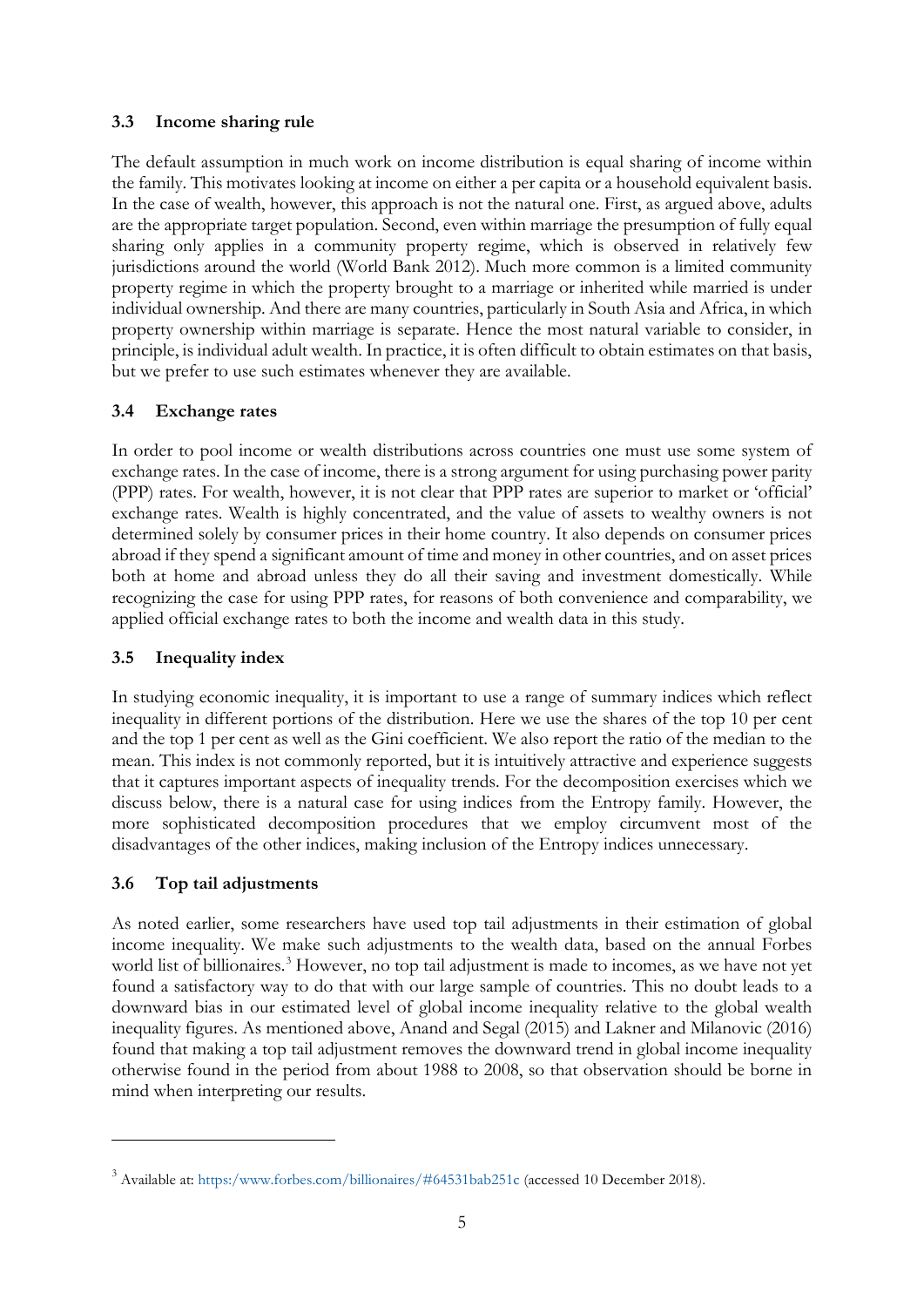#### **3.7 Time period**

Our wealth data are only available for this century, and any attempt to provide satisfactory estimates for earlier years poses great difficulties due to data limitations. The WIID data allow reasonable estimates to be constructed back to at least 1980, and possibly 1960. However, for reasons of comparability, we confine attention to income and wealth inequality trends over the course of this century.

#### **4 Trends in income and wealth inequality**

We begin by considering the income inequality trajectory during 2000–15 for each of the selected indices. As displayed in Figure 1, the Gini coefficient value eased down from 78.9 per cent in 2000 to 77.4 per cent in 2005, after which the decline speeds up until 2010 and then levels off, the Gini reaching 73.3 per cent in 2015. The share of the top 10 per cent shows a similar pattern, falling from 67.9 per cent in 2000 to 61.4 per cent in 2015: in fact, the total decline (6.5 percentage points) over the 15 years is almost identical to the total drop (6.6 percentage points) in the Gini value. The mean/median ratio also echoes this pattern, although the percentage decline is much greater, falling over 40 per cent from an initial ratio of 6.4 in 2000 to a multiple of 3.7 in 2015. The outlier, so to speak, amongst the inequality indices is the share of the top 1 per cent, which is relatively flat over the period under consideration, declining just 0.8 percentage points from 21.2 per cent in 2000 to 20.4 per cent in 2015.



Figure 1: Income inequality trends 2000–15, selected indices

Source: Original estimates by the authors.

This assessment of inequality trends is broadly in line with the findings of previous studies. Niño-Zarazúa et al. (2014) and Lakner and Milanovic (2016), which looked at the trend up to about 2008, agree with us that inequality declined from 2000 to 2008 in the absence of a top tail adjustment. Alvaredo et al. (2018) found the opposite when the top tail is adjusted using income tax records, but, like us, they found a decrease in the period after 2007.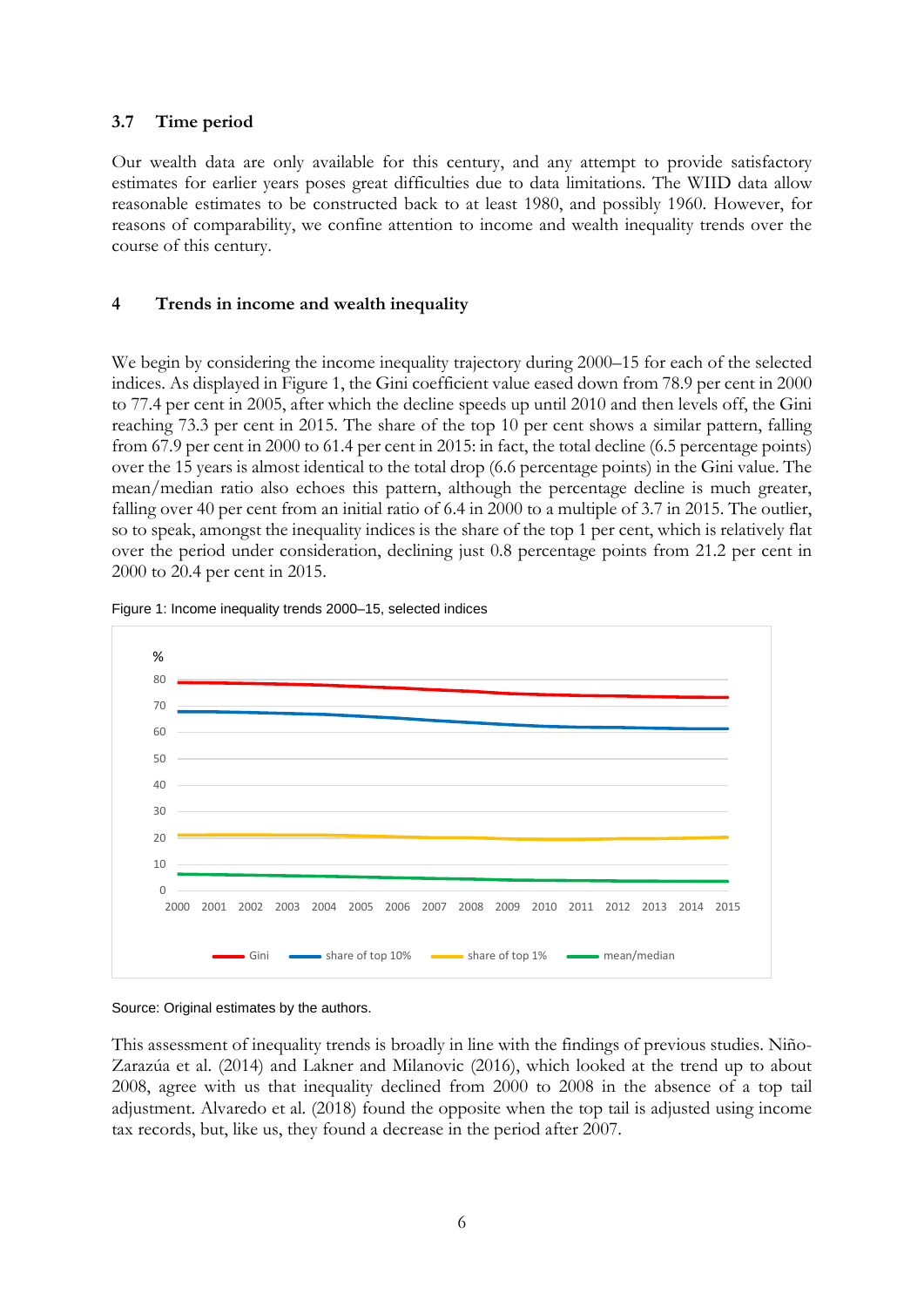The wealth inequality series differ from the income inequality series in a number of important respects. As is evident from Figure 2, in every year and for each of the indicators, wealth inequality is significantly higher than income inequality. In part, this reflects the fact that top tail adjustments have been applied to the wealth sample, but not to the income sample. It may also reflect the fact that the wealth data refer to the distribution across adults while the income data refer to the distribution across individuals. However, even allowing for these considerations, it is likely that the wealth inequality values far exceed the income inequality values, as numerous past studies have shown. And it is unlikely that the way in which the sample data are constructed makes much difference to the pattern of inequality trends over time.





#### Source: Original estimates by the authors.

The trends in income and wealth inequality differ in various ways according to the inequality index selected. For the Gini coefficient, both series show a steady decline until 2008. But in the period since the global financial crisis, the wealth Gini shows no downward movement, and in fact is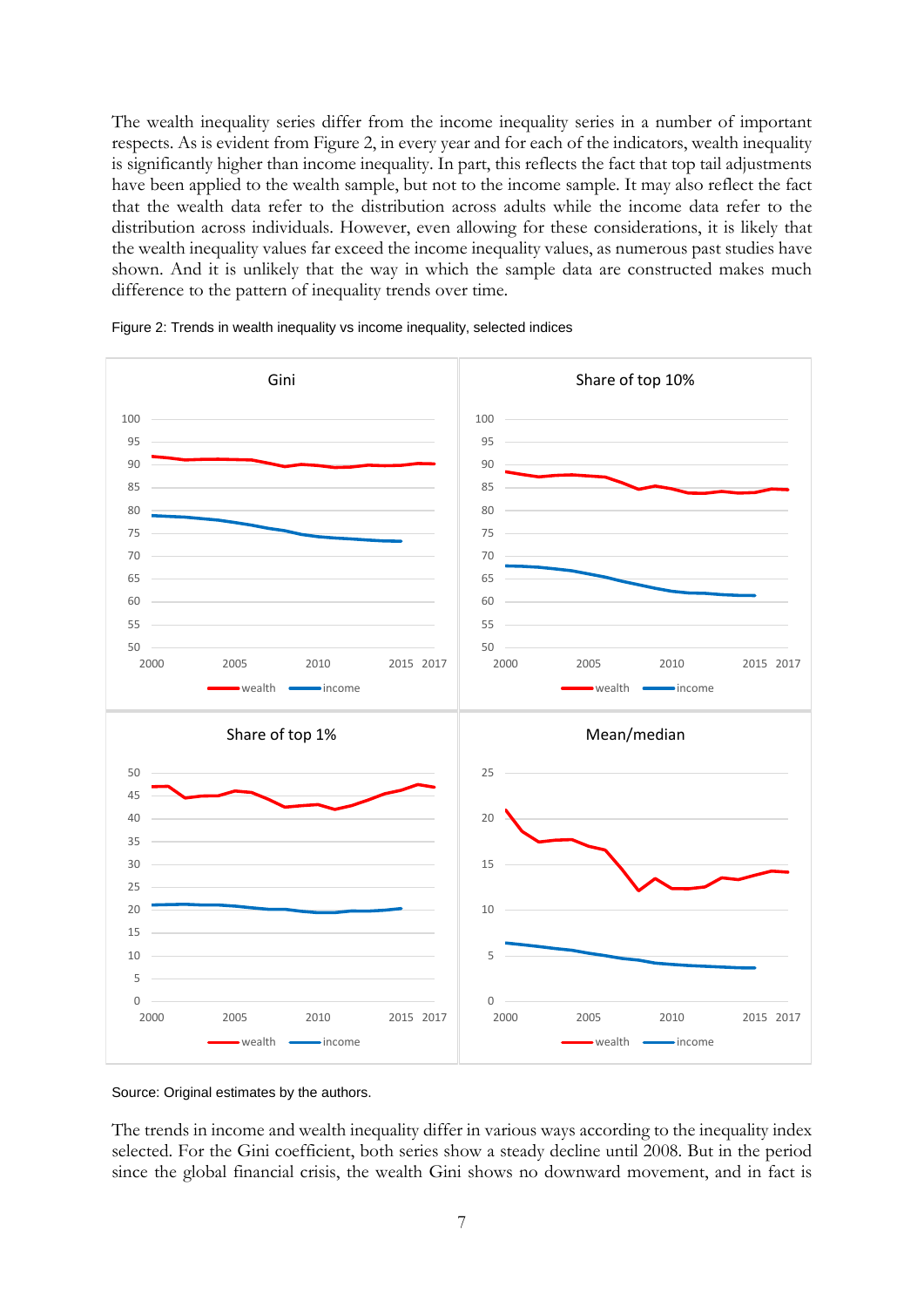slightly higher (90.3 per cent) in 2017 than in 2008 (89.6 per cent). This levelling-off since 2008 contrasts with the continuing decline registered in the income inequality series. The initial similarity and the contrasting experience since 2008 are also apparent in the income and wealth shares of the top 10 per cent, and are evident as well in the comparison between the mean/median ratios for income and wealth, where the wealth series shows a very marked decline until 2008, followed by a mild upward trend in recent years.

Differences between the inequality trends for income and wealth are most apparent in the series for the share of the top 1 per cent. The wealth share declines markedly from 47.1 per cent in 2000 to 42.6 per cent in 2008 and on to 42.1 per cent in 2011, considerably more than the fall recorded for the income share of the top 1 per cent over this period. But since 2011 the wealth share of the top 1 per cent has climbed back to reach 47.5 per cent in 2016, more than reversing the earlier decline. This recent rise in the wealth share of the top 1 per cent likely reflects the prolonged and pronounced gains in equity prices seen in most countries over the past decade, and the disproportionate gains made by the very wealthiest individuals. If top tail adjustments are applied to the income series, a similar reversal in recent years might also appear, although it is unlikely to be as pronounced as in the wealth series, as suggested by the Alvaredo et al. (2018) results.

In summary, comparison of the inequality series for income and wealth suggest significant differences. First, that the global inequality values for wealth are consistently higher than the corresponding values for income. Second, while both income and wealth inequality appear to have declined in the first decade of the century, the pattern has diverged in more recent years, with income inequality continuing to fall at a modest rate while wealth inequality has levelled off and probably even risen at the very top of the distribution. Both of these conclusions may be tempered if the income and wealth series are aligned by applying top tail adjustments to the income series. It is, however, likely that the differences would still be evident.

#### **5 Decomposing the level of income and wealth inequality**

For a given population structure across countries, the level of global inequality is completely determined by the mean income or wealth of each country and the corresponding Lorenz, so we can write:

$$
I = F(m_1, m_2, \dots, m_n; L_1, L_2, \dots, L_n)
$$
\n(1)

where I is an inequality indicator, and  $m_k$  and  $L_k$  are respectively the mean and Lorenz curve of country  $k = 1, 2, ..., n$ . Expressed more simply, this becomes

$$
I = F(B, W) \tag{2}
$$

where  $B = (m_1, m_2, ..., m_n)$  is the 'between-country' factor capturing differences in the average level of income and wealth between countries, and  $W = (L_1, L_2, ..., L_n)$  is the 'within-country' factor representing relative differences in income and wealth within countries. To understand the determinants of the level and time path of global income and wealth inequality, it is useful to begin by identifying the contributions of these two core factors.

Let  $(B_1, W_1)$  denote the observed means and Lorenz curves, let  $B_0$  refer to a situation in which all countries have the same mean income or mean wealth, and let  $W_0$  indicate the situation in which income or wealth differences have been eliminated within all countries (so each country registers zero inequality). Then  $F(B_0, W_0)$  represents complete equality in global terms. Note that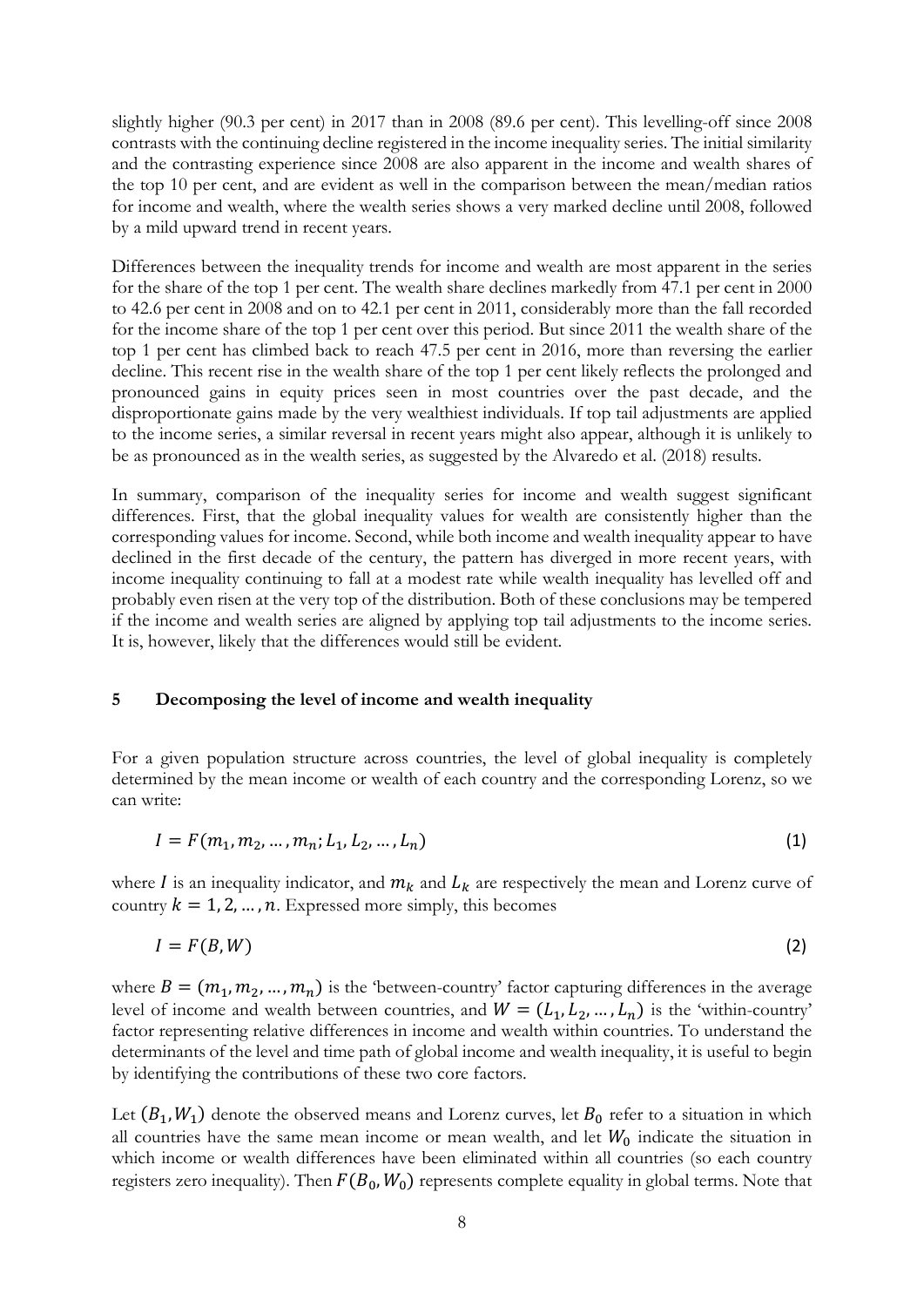$F(B_0, W_0) = 0$  for the Gini coefficient, but  $F(B_0, W_0) = 10$  per cent when the share of the top 10 per cent is used as the indicator, and the corresponding baseline values for the share of the top 1 per cent and the mean/median ratio are 1 per cent and 1, respectively. The decomposition exercise therefore becomes one of splitting total inequality  $F(B_1, W_1) - F(B_0, W_0)$  into the between-country and within-country components.

In the context of income inequality, the between-group contribution  $C_B$  is typically captured by calculating the level of inequality which would arise if the only source of inequality were differences in country means: in the above notation,

$$
C_B = F(B_1, W_0) - F(B_0, W_0). \tag{3}
$$

It is then natural to regard the remainder

$$
F(B_1, W_1) - F(B_0, W_0) - [F(B_1, W_0) - F(B_0, W_0)] = F(B_1, W_1) - (B_1, W_0)
$$
 (4)

as the within-group contribution. However, to be consistent with (3), the within-group contribution should be expressed as

$$
C_W = F(B_0, W_1) - F(B_0, W_0), \tag{5}
$$

in other words, the inequality which would occur if each country had its own observed Lorenz curve but the same mean income as all other countries (which implies that  $C_W$  is obtained by averaging the Lorenz curves across countries using the population sizes as weights). The remainder

$$
F(B_1, W_1) - F(B_0, W_0) - [F(B_0, W_1) - F(B_0, W_0)] = F(B_1, W_1) - (B_0, W_1)
$$
 (6)

then yields an alternative estimate of the between-group contribution. The problem for most researchers is that while  $C_B$  in equation (3) is relatively easy to compute (since it requires only information on country means),  $C_W$  in equation (5) is a more complex calculation requiring distributional information for all countries. Our global income micro database gives us a unique capacity to make the appropriate calculation, as we report below.

There remains the problem that  $C_B$  in (3) and  $C_W$  in (5) do not sum to total inequality, so the relative importance of the two factors is not immediately apparent. However, inspection of the alternative decompositions captured in Figure 3 suggests a simple solution: average the contributions across the two routes as suggested by the Shorrocks-Shapley decomposition (Shorrocks 2013).

Figure 3: Alternative decomposition routes

$$
F(B_1, W_1) - F(B_0, W_0)
$$
\n
$$
F(B_1, W_1) - F(B_0, W_0)
$$
\n
$$
F(B_1, W_1) - F(B_0, W_0)
$$
\n
$$
F(B_1, W_1) - F(B_0, W_0)
$$
\n
$$
F(B_0, W_1) - F(B_0, W_0)
$$
\n
$$
F(B_0, W_1) - F(B_0, W_0)
$$
\n
$$
F(B_1, W_1) - (B_0, W_1)
$$

Source: Authors.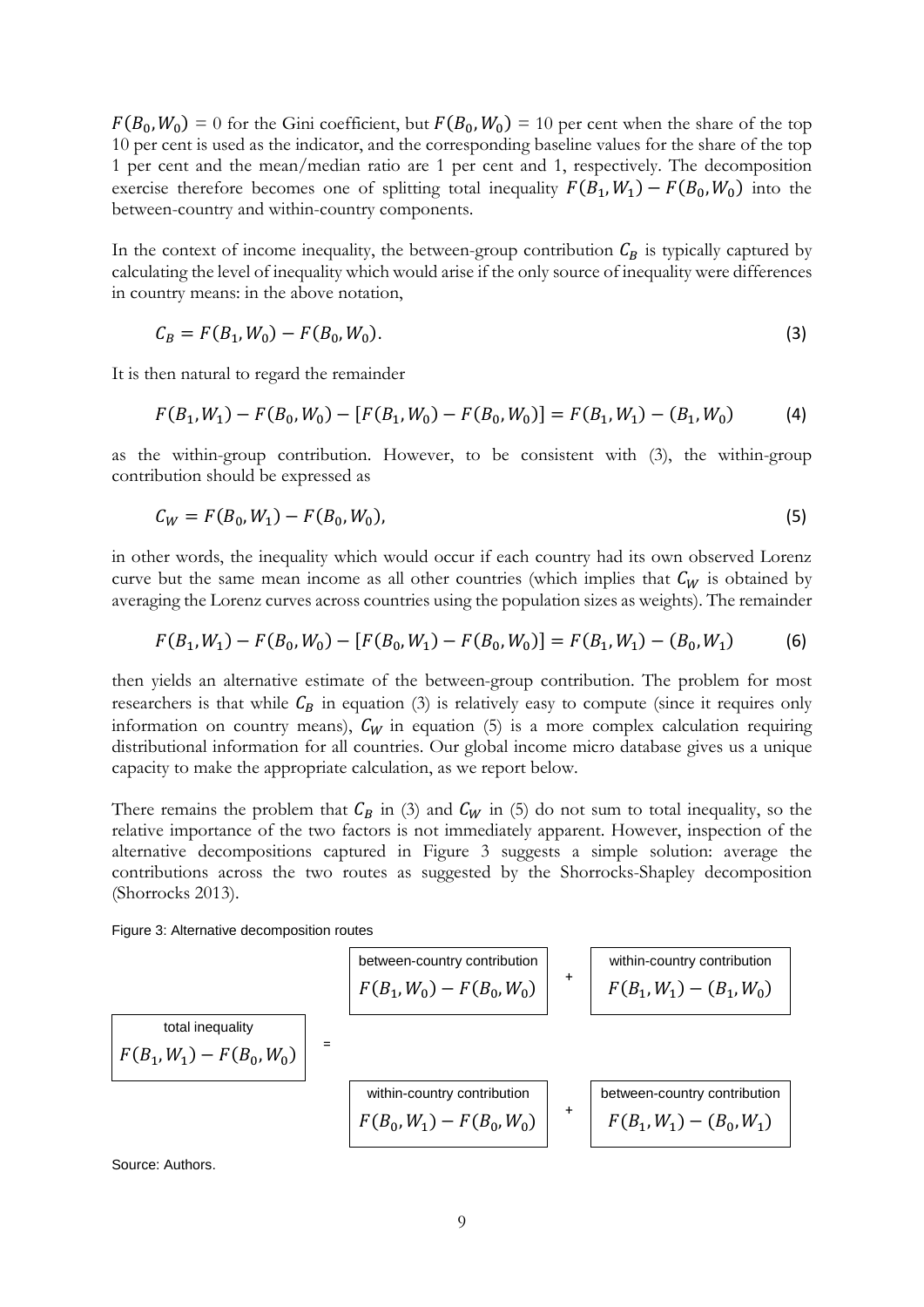This yields the revised formula

$$
C_B = [F(B_1, W_0) - F(B_0, W_0) + F(B_1, W_1) - (B_0, W_1)]/2
$$
  
\n
$$
C_W = [F(B_0, W_1) - F(B_0, W_0) + F(B_1, W_1) - (B_1, W_0)]/2.
$$
\n(7)

These between-country and within-country contributions sum to total inequality and are the ones reported below.

The values we obtain for the between-country and within-country contributions to total global income inequality are illustrated in Figure 4 and recorded in more detail in Table 1. A clear picture emerges. For the Gini coefficient, the between-country component is roughly twice the level of the within-country term. Thus differences in mean incomes across countries account for about two-thirds of total inequality. However, the between-country component has trended downward for the whole of this century while the within-country element has been quite stable, and has actually risen slightly since 2010. So while differences in country means still dominate global inequality, they have become progressively less important over the years. This suggests that rapid growth in the developing world, especially in China, has reduced income differences across countries and hence contributed substantially to the decline in overall global income inequality discussed in Section 4.



Figure 4: Between-country and within-country components of income inequality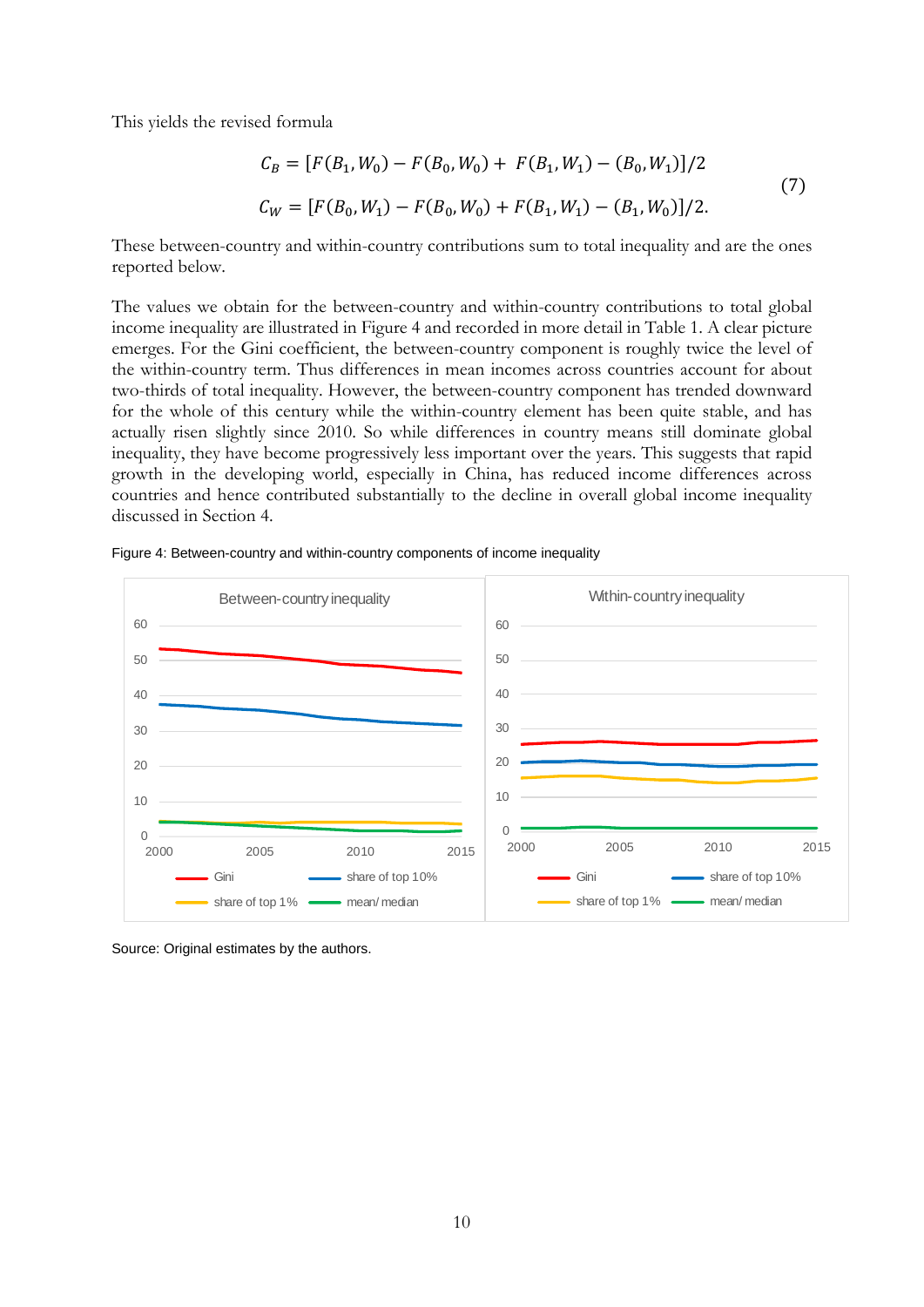|  | Table 1: Shorrocks-Shapley decomposition of global income inequality |  |  |
|--|----------------------------------------------------------------------|--|--|
|  |                                                                      |  |  |

|               | Raw inequality values |              |              | Shorrocks-Shapley contribution |                  |              |              |              |              |
|---------------|-----------------------|--------------|--------------|--------------------------------|------------------|--------------|--------------|--------------|--------------|
|               | Year                  | Total        | Between      | Within                         | <b>Baseline</b>  | Between      | $\%$         | Within       | $\%$         |
| Gini          | 2000                  | 78.9         | 71.3         | 43.5                           | $\mathbf 0$      | 53.4         | 67.6         | 25.5         | 32.4         |
|               | 2001                  | 78.8         | 71.0         | 43.7                           | $\pmb{0}$        | 53.0         | 67.3         | 25.7         | 32.7         |
|               | 2002                  | 78.6         | 70.7         | 44.1                           | $\pmb{0}$        | 52.6         | 66.9         | 26.0         | 33.1         |
|               | 2003<br>2004          | 78.3<br>77.9 | 70.2<br>69.8 | 44.3<br>44.3                   | 0<br>0           | 52.1<br>51.7 | 66.5<br>66.3 | 26.2<br>26.2 | 33.5<br>33.7 |
|               | 2005                  | 77.4         | 69.3         | 43.8                           | 0                | 51.4         | 66.5         | 26.0         | 33.5         |
|               | 2006                  | 76.8         | 68.6         | 43.7                           | 0                | 50.9         | 66.2         | 25.9         | 33.8         |
|               | 2007                  | 76.1         | 67.9         | 43.1                           | 0                | 50.5         | 66.3         | 25.7         | 33.7         |
|               | 2008                  | 75.6         | 67.2         | 42.9                           | 0                | 50.0         | 66.1         | 25.7         | 33.9         |
|               | 2009                  | 74.8         | 66.1         | 42.6                           | $\pmb{0}$        | 49.1         | 65.7         | 25.6         | 34.3         |
|               | 2010<br>2011          | 74.3<br>74.0 | 65.6<br>65.2 | 42.4<br>42.4                   | 0                | 48.8<br>48.4 | 65.6<br>65.4 | 25.6<br>25.6 | 34.4         |
|               | 2012                  | 73.8         | 64.7         | 42.9                           | 0<br>0           | 47.9         | 64.8         | 26.0         | 34.6<br>35.2 |
|               | 2013                  | 73.6         | 64.4         | 43.0                           | 0                | 47.5         | 64.5         | 26.1         | 35.5         |
|               | 2014                  | 73.4         | 63.9         | 43.2                           | 0                | 47.0         | 64.1         | 26.3         | 35.9         |
|               | 2015                  | 73.3         | 63.6         | 43.5                           | $\mathbf 0$      | 46.7         | 63.7         | 26.6         | 36.3         |
| Share top 10% | 2000                  | 67.9         | 54.8         | 37.5                           | 10               | 37.6         | 64.9         | 20.3         | 35.1         |
|               | 2001                  | 67.8         | 54.6         | 37.7                           | 10               | 37.4         | 64.6         | 20.5         | 35.4         |
|               | 2002                  | 67.6         | 54.4         | 38.0                           | $10$             | 37.0         | 64.2         | 20.6         | 35.8         |
|               | 2003<br>2004          | 67.3<br>66.8 | 54.3<br>53.9 | 38.3<br>38.3                   | 10<br>10         | 36.6<br>36.2 | 64.0<br>63.7 | 20.6<br>20.6 | 36.0<br>36.3 |
|               | 2005                  | 66.2         | 53.6         | 37.8                           | 10               | 36.0         | 64.1         | 20.1         | 35.9         |
|               | 2006                  | 65.5         | 52.9         | 37.6                           | 10               | 35.4         | 63.8         | 20.1         | 36.2         |
|               | 2007                  | 64.5         | 52.1         | 37.0                           | 10               | 34.8         | 63.9         | 19.7         | 36.1         |
|               | 2008                  | 63.8         | 51.4         | 36.8                           | 10               | 34.2         | 63.5         | 19.6         | 36.5         |
|               | 2009                  | 63.0         | 50.8         | 36.6                           | 10               | 33.6         | 63.4         | 19.4         | 36.6         |
|               | 2010                  | 62.4         | 50.4         | 36.4                           | 10               | 33.2         | 63.4         | 19.2         | 36.6         |
|               | 2011<br>2012          | 62.0<br>61.9 | 50.1<br>49.9 | 36.4<br>36.9                   | 10<br>10         | 32.9<br>32.5 | 63.2<br>62.6 | 19.1<br>19.4 | 36.8<br>37.4 |
|               | 2013                  | 61.6         | 49.9         | 36.9                           | 10               | 32.3         | 62.5         | 19.4         | 37.5         |
|               | 2014                  | 61.5         | 49.5         | 37.2                           | 10               | 31.9         | 62.0         | 19.5         | 38.0         |
|               | 2015                  | 61.4         | 49.6         | 37.5                           | 10               | 31.7         | 61.7         | 19.7         | 38.3         |
| Share top 1%  | 2000                  | 21.2         | 6.5          | 17.8                           | $\mathbf 1$      | 4.4          | 21.9         | 15.7         | 78.1         |
|               | 2001                  | 21.3         | 6.3          | 18.0                           | $\mathbf 1$      | 4.3          | 21.3         | 15.9         | 78.7         |
|               | 2002<br>2003          | 21.3<br>21.2 | 6.3<br>6.5   | 18.4<br>18.7                   | 1<br>1           | 4.1<br>3.9   | 20.2<br>19.5 | 16.2<br>16.2 | 79.8<br>80.5 |
|               | 2004                  | 21.2         | 6.4          | 18.7                           | 1                | 4.0          | 19.6         | 16.2         | 80.4         |
|               | 2005                  | 20.9         | 6.4          | 18.0                           | 1                | 4.2          | 20.9         | 15.8         | 79.1         |
|               | 2006                  | 20.6         | 6.3          | 17.8                           | 1                | 4.0          | 20.6         | 15.5         | 79.4         |
|               | 2007                  | 20.2         | 6.0          | 17.1                           | 1                | 4.1          | 21.2         | 15.1         | 78.8         |
|               | 2008                  | 20.2         | 6.0          | 16.9                           | 1                | 4.2          | 21.7         | 15.1         | 78.3         |
|               | 2009                  | 19.8         | 6.1          | 16.6                           | 1<br>1           | 4.1          | 22.0<br>22.1 | 14.6         | 78.0         |
|               | 2010<br>2011          | 19.5<br>19.5 | 6.1<br>6.0   | 16.4<br>16.4                   | 1                | 4.1<br>4.1   | 22.0         | 14.4<br>14.4 | 77.9<br>78.0 |
|               | 2012                  | 19.9         | 6.0          | 16.9                           | 1                | 4.0          | 21.0         | 14.9         | 79.0         |
|               | 2013                  | 19.8         | 5.9          | 17.0                           | 1                | 3.9          | 20.6         | 15.0         | 79.4         |
|               | 2014                  | 20.0         | 5.8          | 17.3                           | 1                | 3.8          | 19.9         | 15.2         | 80.1         |
|               | 2015                  | 20.4         | 5.8          | 17.7                           | 1                | 3.7          | 19.2         | 15.7         | 80.8         |
| Mean/median   | 2000                  | 6.4          | 4.6          | 1.5                            | 1                | 4.3          | 79.4         | 1.1          | 20.6         |
|               | 2001<br>2002          | 6.2<br>6.0   | 4.4<br>4.0   | 1.5<br>1.5                     | 1<br>$\mathbf 1$ | 4.1<br>3.8   | 77.6<br>75.3 | 1.2<br>1.2   | 22.4<br>24.7 |
|               | 2003                  | 5.8          | 3.7          | 1.5                            | 1                | 3.5          | 73.5         | 1.3          | 26.5         |
|               | 2004                  | 5.6          | 3.5          | 1.5                            | 1                | 3.3          | 72.0         | 1.3          | 28.0         |
|               | 2005                  | 5.3          | 3.3          | 1.5                            | 1                | 3.1          | 70.9         | 1.3          | 29.1         |
|               | 2006                  | 5.0          | 3.0          | 1.5                            | 1                | 2.8          | 69.0         | 1.3          | 31.0         |
|               | 2007                  | 4.7          | 2.7          | 1.4                            | 1                | 2.5          | 66.8         | 1.2          | 33.2         |
|               | 2008                  | 4.5          | 2.5          | 1.4                            | $\mathbf 1$      | 2.3          | 64.6         | 1.3          | 35.4         |
|               | 2009<br>2010          | 4.2<br>4.1   | 2.2<br>2.1   | 1.4<br>1.4                     | 1<br>1           | 2.0<br>1.9   | 62.3<br>60.8 | 1.2<br>1.2   | 37.7<br>39.2 |
|               | 2011                  | 4.0          | 2.0          | 1.4                            | 1                | 1.8          | 59.4         | 1.2          | 40.6         |
|               | 2012                  | 3.9          | 1.9          | 1.4                            | 1                | 1.7          | 57.7         | 1.2          | 42.3         |
|               | 2013                  | 3.8          | 1.9          | 1.4                            | 1                | 1.6          | 57.8         | 1.2          | 42.2         |
|               | 2014                  | 3.7          | 1.9          | 1.4                            | 1                | 1.6          | 59.1         | 1.1          | 40.9         |
|               | 2015                  | 3.7          | 2.1          | 1.5                            | 1                | 1.7          | 61.8         | 1.0          | 38.2         |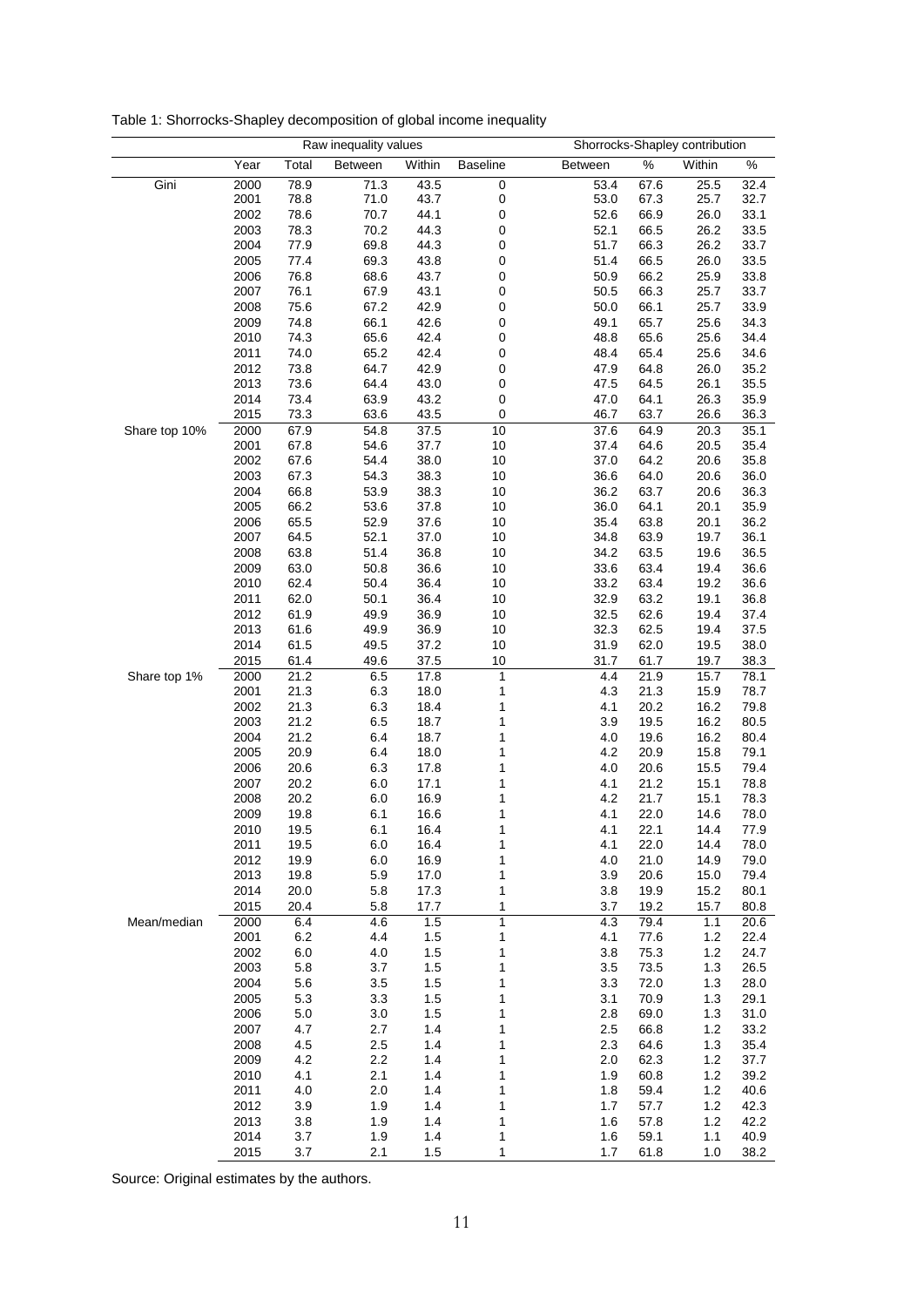Decomposition of the share of the top 10 per cent reveals a similar pattern, although the contribution of differences in country mean income is somewhat less, and declines from 64.9 per cent in 2000 to 61.7 per cent in 2015. As regards the mean/median ratio, the between-country contribution was more than four times the within-country contribution in 2000 and accounted for 80 per cent of total inequality. But the relative contribution fell rapidly until 2010, after which it stabilized. Mean income differences across countries now account for a little over 60 per cent of the mean/median income ratio, almost exactly the same as for the Gini coefficient and the share of the top 10 per cent.

As might be expected, decomposition of the share of the top 1 per cent gives a very different outcome. Income differences within countries alone would produce a share of about 15 per cent for the top 1 per cent, considerably higher than the share of around 4 per cent associated with differences in mean incomes across countries. Furthermore, the proportion of global inequality attributable to within-country differences has remained close to 80 per cent for the entire period under consideration. The small contribution of the between-country component helps us understand why the downward trend in mean income differences across countries has not translated into a reduction in the income share of the top 1 per cent.

The corresponding decomposition of global wealth inequality is displayed in Figure 5. There are many similarities with Figure 4, but also many important differences. As regards the betweencountry component, the levels for each of the indicators are broadly similar, although for the share of the top 10 per cent and for the mean/median ratio the wealth values are roughly double those obtained for income. In addition, the flattening-out since 2010 is more evident in the wealth figures than in the income graphs. For the within-country component, the time profile remains flat for the mean/median ratio, but for the other indicators the trend is clearly upwards for most of the period under consideration.



Figure 5: Between-country and within-country components of wealth inequality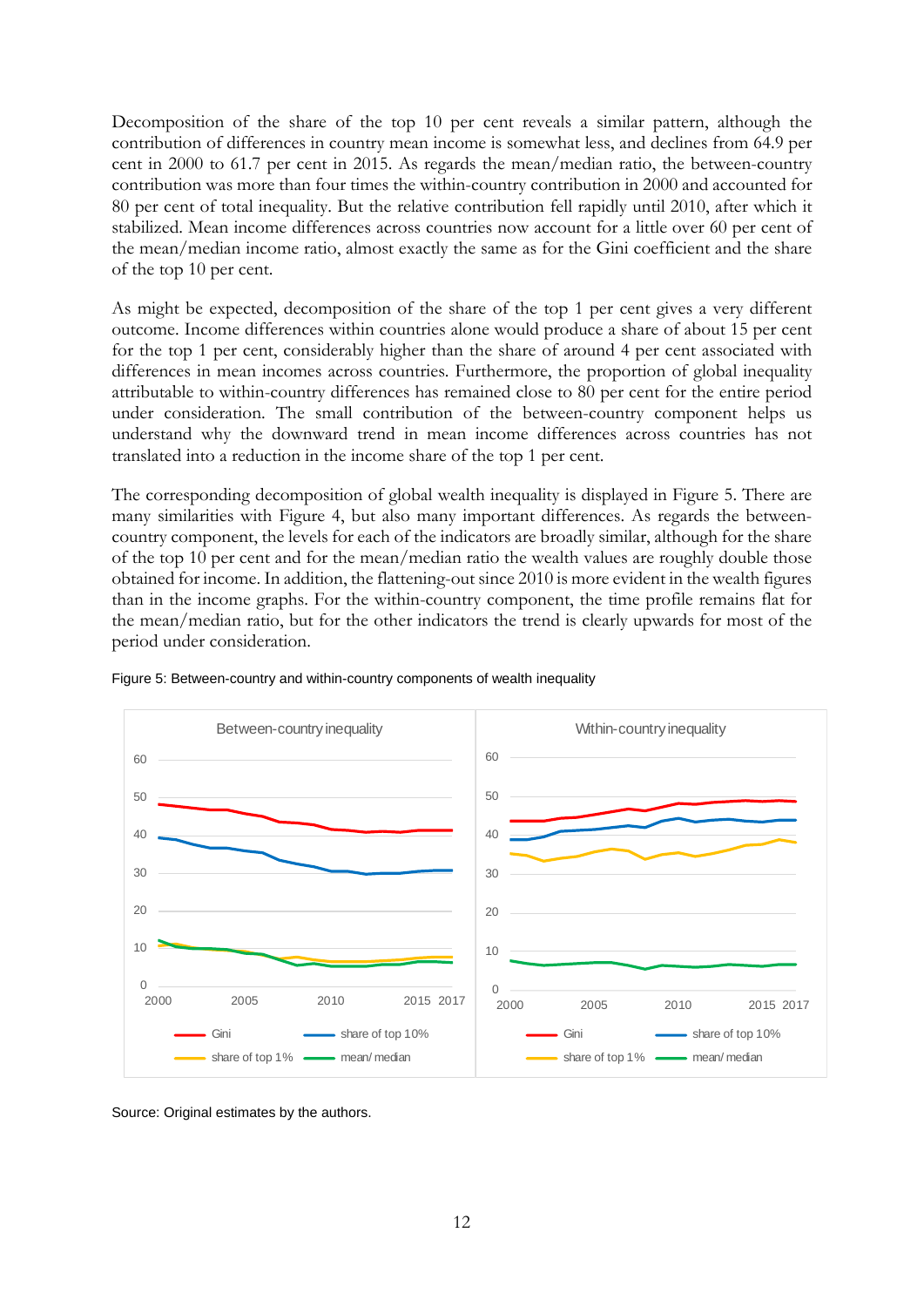| Table 2: Shorrocks-Shapley decomposition of global wealth inequality |  |  |
|----------------------------------------------------------------------|--|--|
|                                                                      |  |  |

|               | Raw inequality values |              |              | Shorrocks-Shapley contribution |                     |              |              |              |              |
|---------------|-----------------------|--------------|--------------|--------------------------------|---------------------|--------------|--------------|--------------|--------------|
|               | Year                  | Total        | Between      | Within                         | <b>Baseline</b>     | Between      | $\%$         | Within       | $\%$         |
| Gini          | 2000                  | 91.9         | 77.5         | 73.0                           | 0                   | 48.2         | 52.4         | 43.7         | 47.6         |
|               | 2001                  | 91.6         | 76.9         | 72.7                           | 0                   | 47.9         | 52.3         | 43.7         | 47.7         |
|               | 2002<br>2003          | 91.1<br>91.2 | 75.8<br>75.3 | 72.1<br>72.8                   | 0<br>0              | 47.4<br>46.9 | 52.0<br>51.4 | 43.7<br>44.4 | 48.0<br>48.6 |
|               | 2004                  | 91.3         | 75.4         | 73.2                           | 0                   | 46.7         | 51.2         | 44.6         | 48.8         |
|               | 2005                  | 91.2         | 75.0         | 74.4                           | 0                   | 45.9         | 50.3         | 45.3         | 49.7         |
|               | 2006                  | 91.1         | 74.2         | 75.2                           | 0                   | 45.0         | 49.4         | 46.1         | 50.6         |
|               | 2007<br>2008          | 90.4<br>89.6 | 72.2<br>71.1 | 75.5<br>74.0                   | 0<br>0              | 43.5<br>43.4 | 48.2<br>48.4 | 46.9<br>46.2 | 51.8<br>51.6 |
|               | 2009                  | 90.1         | 71.0         | 75.6                           | 0                   | 42.8         | 47.5         | 47.4         | 52.5         |
|               | 2010                  | 89.9         | 69.5         | 76.2                           | 0                   | 41.6         | 46.3         | 48.3         | 53.7         |
|               | 2011                  | 89.4         | 69.3         | 75.8                           | 0                   | 41.5         | 46.4         | 48.0         | 53.6         |
|               | 2012                  | 89.6         | 68.9         | 76.5                           | 0                   | 41.0         | 45.8         | 48.6         | 54.2         |
|               | 2013<br>2014          | 90.0<br>89.8 | 69.4<br>69.4 | 77.2<br>77.4                   | 0<br>0              | 41.1<br>40.9 | 45.7<br>45.5 | 48.9<br>48.9 | 54.3<br>54.5 |
|               | 2015                  | 89.9         | 69.9         | 77.3                           | 0                   | 41.3         | 45.9         | 48.7         | 54.1         |
|               | 2016                  | 90.4         | 70.5         | 77.9                           | 0                   | 41.5         | 45.9         | 48.9         | 54.1         |
|               | 2017                  | 90.3         | 70.4         | 77.7                           | 0                   | 41.5         | 46.0         | 48.8         | 54.0         |
| Share top 10% | 2000                  | 88.5         | 62.0         | 61.5                           | 10                  | 39.5         | 50.3         | 39.0         | 49.7         |
|               | 2001<br>2002          | 87.9<br>87.4 | 61.1<br>58.4 | 61.0<br>60.2                   | 10<br>10            | 39.0<br>37.8 | 50.0<br>48.8 | 38.9<br>39.6 | 50.0<br>51.2 |
|               | 2003                  | 87.7         | 56.5         | 61.0                           | 10                  | 36.6         | 47.1         | 41.1         | 52.9         |
|               | 2004                  | 87.8         | 56.8         | 61.4                           | 10                  | 36.6         | 47.1         | 41.2         | 52.9         |
|               | 2005                  | 87.6         | 57.4         | 62.9                           | 10                  | 36.1         | 46.5         | 41.5         | 53.5         |
|               | 2006<br>2007          | 87.3<br>86.1 | 57.5<br>55.3 | 64.1<br>64.3                   | 10<br>10            | 35.4<br>33.5 | 45.8<br>44.0 | 41.9<br>42.6 | 54.2<br>56.0 |
|               | 2008                  | 84.7         | 52.7         | 62.1                           | 10                  | 32.6         | 43.7         | 42.1         | 56.3         |
|               | 2009                  | 85.4         | 52.2         | 64.2                           | 10                  | 31.7         | 42.0         | 43.7         | 58.0         |
|               | 2010                  | 84.8         | 51.2         | 65.0                           | 10                  | 30.5         | 40.8         | 44.3         | 59.2         |
|               | 2011<br>2012          | 83.8<br>83.8 | 51.5<br>51.1 | 64.4<br>65.2                   | 10<br>10            | 30.4<br>29.8 | 41.2<br>40.4 | 43.4<br>44.0 | 58.8<br>59.6 |
|               | 2013                  | 84.2         | 52.1         | 66.2                           | 10                  | 30.0         | 40.5         | 44.2         | 59.5         |
|               | 2014                  | 83.8         | 52.8         | 66.5                           | 10                  | 30.1         | 40.7         | 43.7         | 59.3         |
|               | 2015                  | 84.0         | 53.4         | 66.3                           | 10                  | 30.5         | 41.3         | 43.4         | 58.7         |
|               | 2016                  | 84.8         | 54.2         | 67.2                           | 10                  | 30.9         | 41.3         | 43.9         | 58.7         |
|               | 2017                  | 84.6         | 53.6         | 66.7                           | 10                  | 30.7         | 41.2         | 43.9         | 58.8         |
| Share top 1%  | 2000<br>2001          | 47.1<br>47.1 | 6.8<br>7.0   | 31.2<br>30.6                   | $\overline{1}$<br>1 | 10.9<br>11.3 | 23.6<br>24.4 | 35.2<br>34.9 | 76.4<br>75.6 |
|               | 2002                  | 44.6         | 6.5          | 29.7                           | 1                   | 10.2         | 23.4         | 33.4         | 76.6         |
|               | 2003                  | 45.0         | 6.2          | 30.5                           | 1                   | 9.9          | 22.4         | 34.2         | 77.6         |
|               | 2004                  | 45.1         | 6.3          | 31.3                           | 1                   | 9.5          | 21.6         | 34.5         | 78.4         |
|               | 2005<br>2006          | 46.1<br>45.8 | 6.5<br>6.3   | 33.2<br>34.5                   | 1<br>1              | 9.2<br>8.3   | 20.5<br>18.4 | 35.9<br>36.5 | 79.5<br>81.6 |
|               | 2007                  | 44.3         | 6.2          | 35.0                           | 1                   | 7.3          | 16.9         | 36.0         | 83.1         |
|               | 2008                  | 42.6         | 6.1          | 32.1                           | 1                   | 7.8          | 18.8         | 33.8         | 81.2         |
|               | 2009                  | 42.9         | 6.5          | 34.5                           | 1<br>1              | 6.9          | 16.6         | 35.0         | 83.4         |
|               | 2010<br>2011          | 43.1<br>42.1 | 6.4<br>6.4   | 35.4<br>34.5                   | 1                   | 6.6<br>6.5   | 15.6<br>15.8 | 35.6<br>34.6 | 84.4<br>84.2 |
|               | 2012                  | 42.9         | 6.6          | 35.3                           | 1                   | 6.6          | 15.8         | 35.3         | 84.2         |
|               | 2013                  | 44.1         | 6.4          | 35.7                           |                     | 6.9          | 16.0         | 36.2         | 84.0         |
|               | 2014                  | 45.5         | 6.5          | 37.0                           | 1                   | 7.0          | 15.8         | 37.5         | 84.2         |
|               | 2015<br>2016          | 46.3<br>47.5 | 6.6<br>6.8   | 36.7<br>37.9                   | 1<br>1              | 7.6<br>7.7   | 16.9<br>16.6 | 37.7<br>38.8 | 83.1<br>83.4 |
|               | 2017                  | 46.9         | 6.8          | 37.3                           | 1                   | 7.7          | 16.8         | 38.2         | 83.2         |
| Mean/median   | 2000                  | 21.0         | 7.3          | 2.8                            | $\mathbf 1$         | 12.3         | 61.3         | 7.7          | 38.7         |
|               | 2001                  | 18.6         | 6.4          | 2.8                            | 1                   | 10.6         | 60.3         | 7.0          | 39.7         |
|               | 2002<br>2003          | 17.5<br>17.7 | 6.1<br>6.1   | 2.7<br>2.8                     | 1<br>1              | 9.9<br>10.0  | 60.2<br>59.9 | 6.6<br>6.7   | 39.8<br>40.1 |
|               | 2004                  | 17.7         | 5.7          | 2.8                            | 1                   | 9.8          | 58.6         | 6.9          | 41.4         |
|               | 2005                  | 17.0         | 4.8          | 3.0                            | 1                   | 8.9          | 55.5         | 7.1          | 44.5         |
|               | 2006                  | 16.6         | 4.4          | 3.1                            | 1                   | 8.5          | 54.3         | 7.1          | 45.7         |
|               | 2007<br>2008          | 14.5<br>12.1 | 3.7<br>2.8   | 3.2<br>2.9                     | 1<br>1              | 7.0<br>5.5   | 52.0<br>49.5 | 6.5          | 48.0<br>50.5 |
|               | 2009                  | 13.5         | 2.6          | 3.2                            | 1                   | 5.9          | 47.7         | 5.6<br>6.5   | 52.3         |
|               | 2010                  | 12.4         | 2.4          | 3.3                            | 1                   | 5.2          | 46.1         | 6.1          | 53.9         |
|               | 2011                  | 12.4         | 2.5          | 3.2                            | 1                   | 5.3          | 46.7         | 6.1          | 53.3         |
|               | 2012                  | 12.6         | 2.4<br>2.7   | 3.4<br>3.5                     | 1<br>1              | 5.3<br>5.9   | 46.0<br>46.7 | 6.2          | 54.0<br>53.3 |
|               | 2013<br>2014          | 13.6<br>13.4 | 2.7          | 3.5                            | 1                   | 5.8          | 46.8         | 6.7<br>6.6   | 53.2         |
|               | 2015                  | 13.8         | 3.8          | 3.5                            | 1                   | 6.5          | 50.9         | 6.3          | 49.1         |
|               | 2016                  | 14.3         | 3.5          | 3.6                            | 1                   | 6.6          | 49.7         | 6.7          | 50.3         |
|               | 2017                  | 14.2         | 3.2          | 3.6                            | 1                   | 6.4          | 48.6         | 6.8          | 51.4         |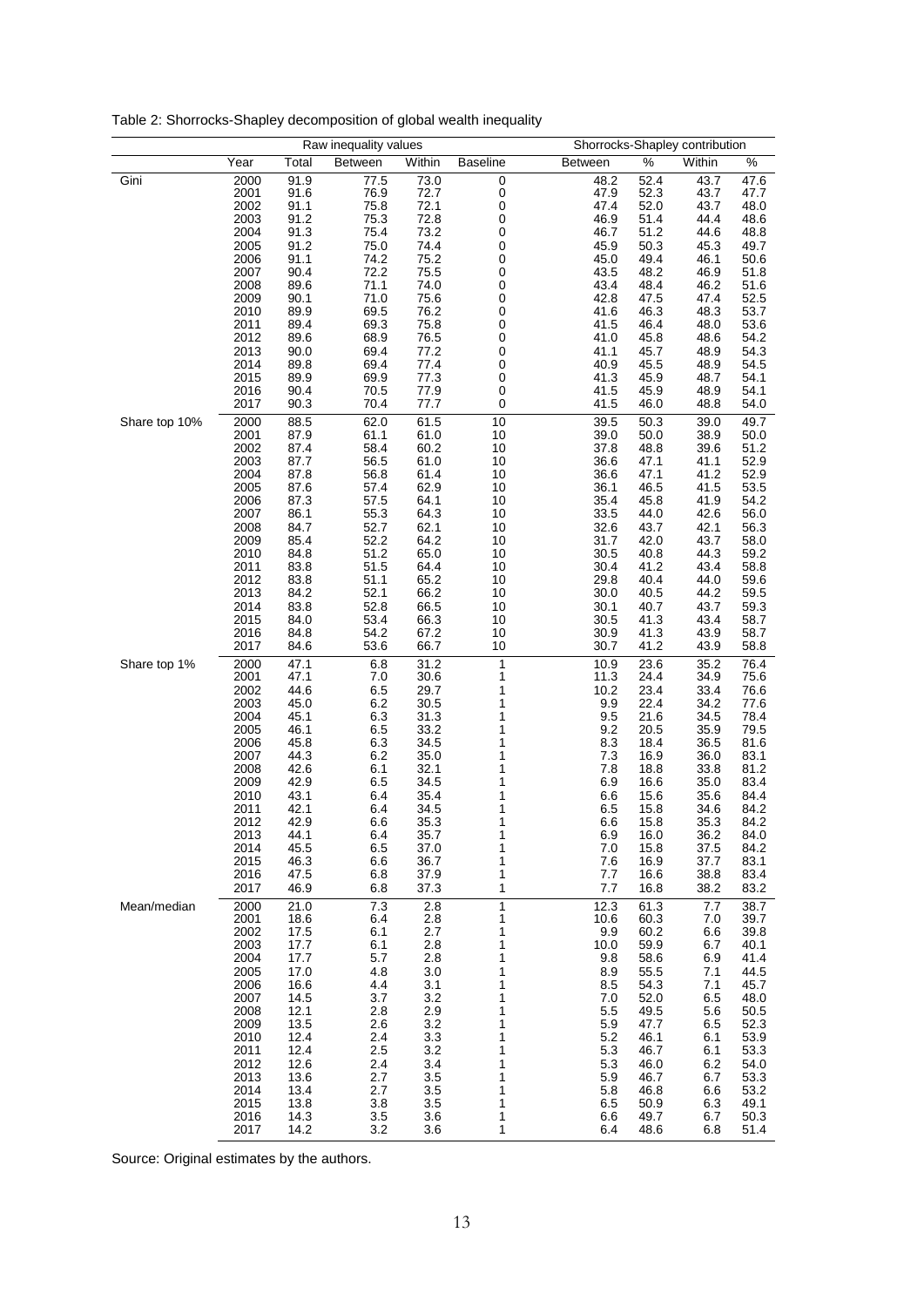The most significant difference between the wealth and income graphs is the much higher withincountry contribution to global inequality. In fact, when the Gini coefficient, the share of the top 10 per cent, or the mean/median ratio is used, the within-country component is broadly similar to the between-country component, indicating that both factors account for roughly half of global wealth inequality. Furthermore, the contribution of within-country country differences has been increasing over time. For each of the selected inequality indicators, the contribution of withincountry differences in wealth now exceeds the contribution of between-country differences (see Table 2 for details).

The evidence discussed in Section 4 suggests that global income inequality is on a downward trend. Wealth inequality also shows no significant upward trend since 2000, although there is evidence of a rise since the financial crisis in 2007–08. These facts are at variance with the widespread feeling that both income and wealth inequality have risen in recent years. Our decompositions of global income and wealth inequality into the between-country and within-country components casts light on this conundrum. In global terms, between-country differences have been an equalizing influence; but within-country differences show no significant decline over time and some tendency to increase. This is particularly true in the context of wealth inequality, where there is strong evidence that wealth differences within countries have increased significantly during this century.

#### **6 Decomposing the inequality trend of income and wealth**

The evidence discussed in the previous section hints at the relative contributions of within-country and between-country factors to the trend in inequality over time. It suggests that changes in country means are likely to dominate changes in income inequality over time for inequality indices other than the share of the top 1 per cent, but that changes in inequality within countries have a more significant impact when it comes to wealth inequality over time. However, when changes over time are examined, we also have to make allowance for changes in the population size of countries. This could be considered as an additional factor, but given that its contribution is likely to be limited, we treat it as part of the between-country component.

It is useful to start by considering two counterfactual questions. First, what would the global inequality trend look like if inequality within countries was frozen at the year 2000 values, but the mean incomes and population sizes of countries changed in the way observed since the turn of the century? Second, how would the global inequality trend appear if mean incomes and population sizes were kept at the 2000 values, but inequality within countries changed as observed in the intervening years? Figure 6 displays the corresponding income inequality graphs for each of our chosen inequality indices. The results are striking. First, changes in the mean incomes and population sizes of countries have had a continuous equalizing impact for all of this century. Second, for three of the indicators—the Gini coefficient, the share of the top decile, and the mean/median ratio—if income distribution within each country had remained unchanged this century, global inequality would still have evolved in almost exactly the way that transpired. For these three indicators, therefore, changes in mean incomes and population sizes account for virtually all of the downward movement in income inequality, and this is largely true of any subperiod too.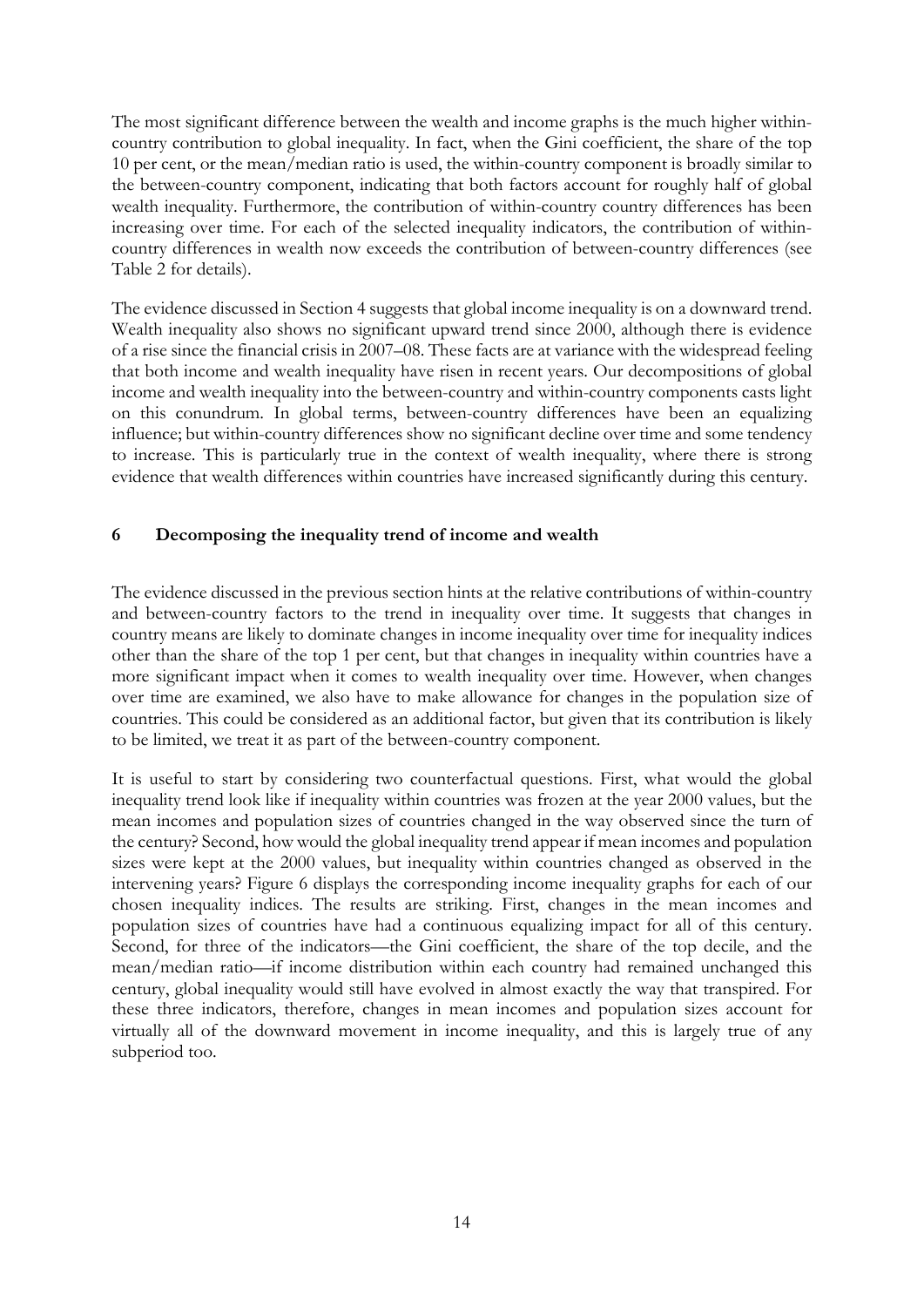



Source: Original estimates by the authors.

For the share of the top 1 per cent, the picture is slightly different. Over the whole period 2000– 15, changes in mean incomes and population sizes again account for almost 100 per cent of the fall in global inequality; but in the period 2000–10, the share of the top 1 per cent fell by roughly twice as much as would have been predicted from the changes in mean incomes and population sizes, leaving a significant residual due to inequality reductions within countries. Then this process went into reverse, with the top 1 per cent rising sharply within countries after 2010, overcoming the continuing equalizing effect of changes in means and population to produce a significant increase in the global share of the top 1 per cent.

For wealth inequality, the results of the counterfactual exercises are even more striking in some respects, although slightly different. When inequality within countries is held at the 2000 values, Figure 7 shows that trends in country mean wealth and population sizes cause global wealth inequality to fall sharply during the first decade of this century. This is similar to the findings for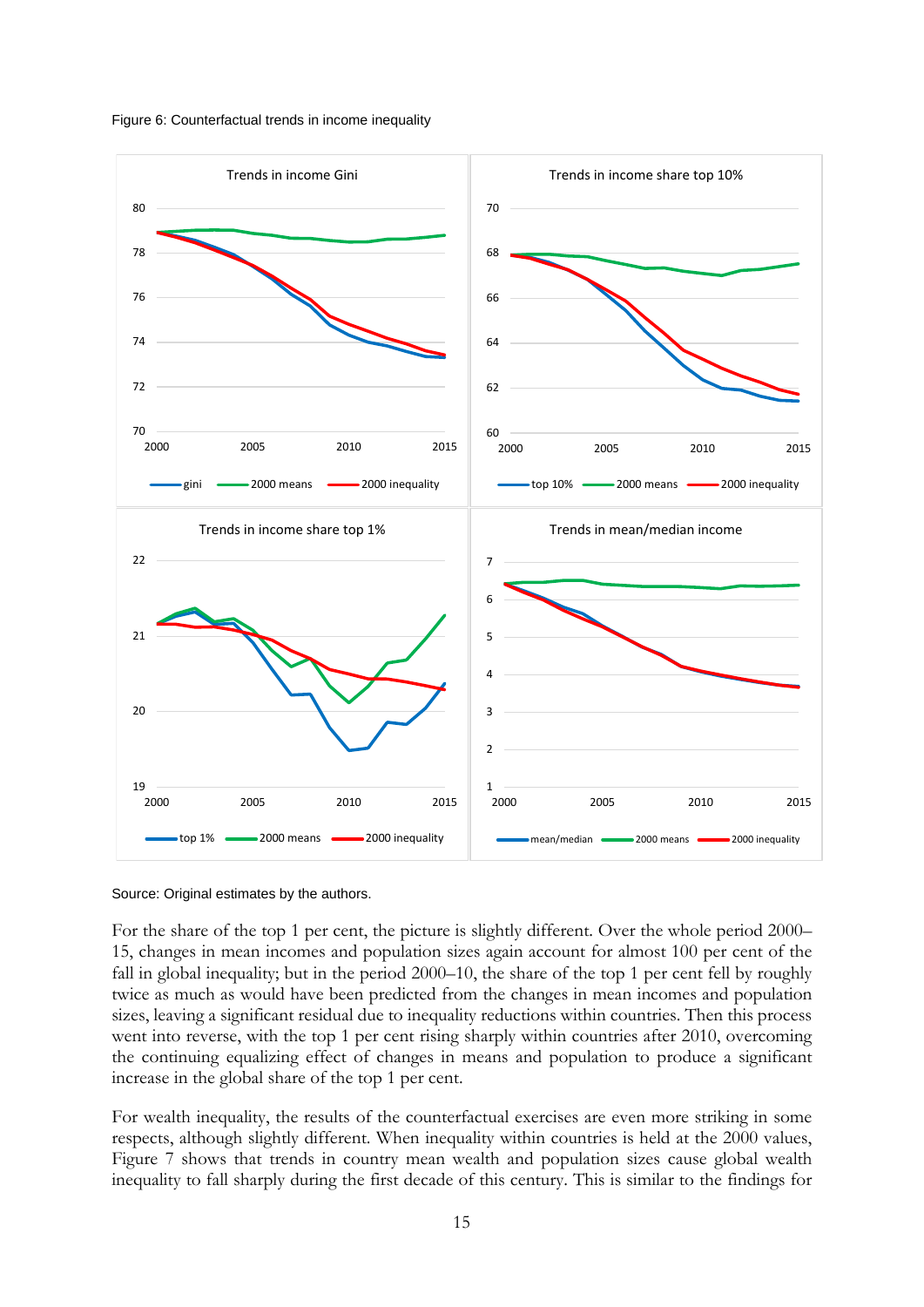income, although unlike income the trend reverses in recent years for each of the indices considered.





The most noticeable difference between the wealth and income graphs concerns the time path traced out when mean wealth and population sizes are held at the year 2000 values. Once country growth rates are discounted in this way, for each of the indicators global wealth inequality rises markedly over the course of this century and more or less continuously. For the share of the top per cent there is even evidence that the rise in wealth inequality accelerated in the aftermath of the global financial crisis. While wealth inequality may have fallen in certain individual countries, the results show that, on balance, wealth inequality within countries has clearly risen whichever inequality indicator is used.

Source: Original estimates by the authors.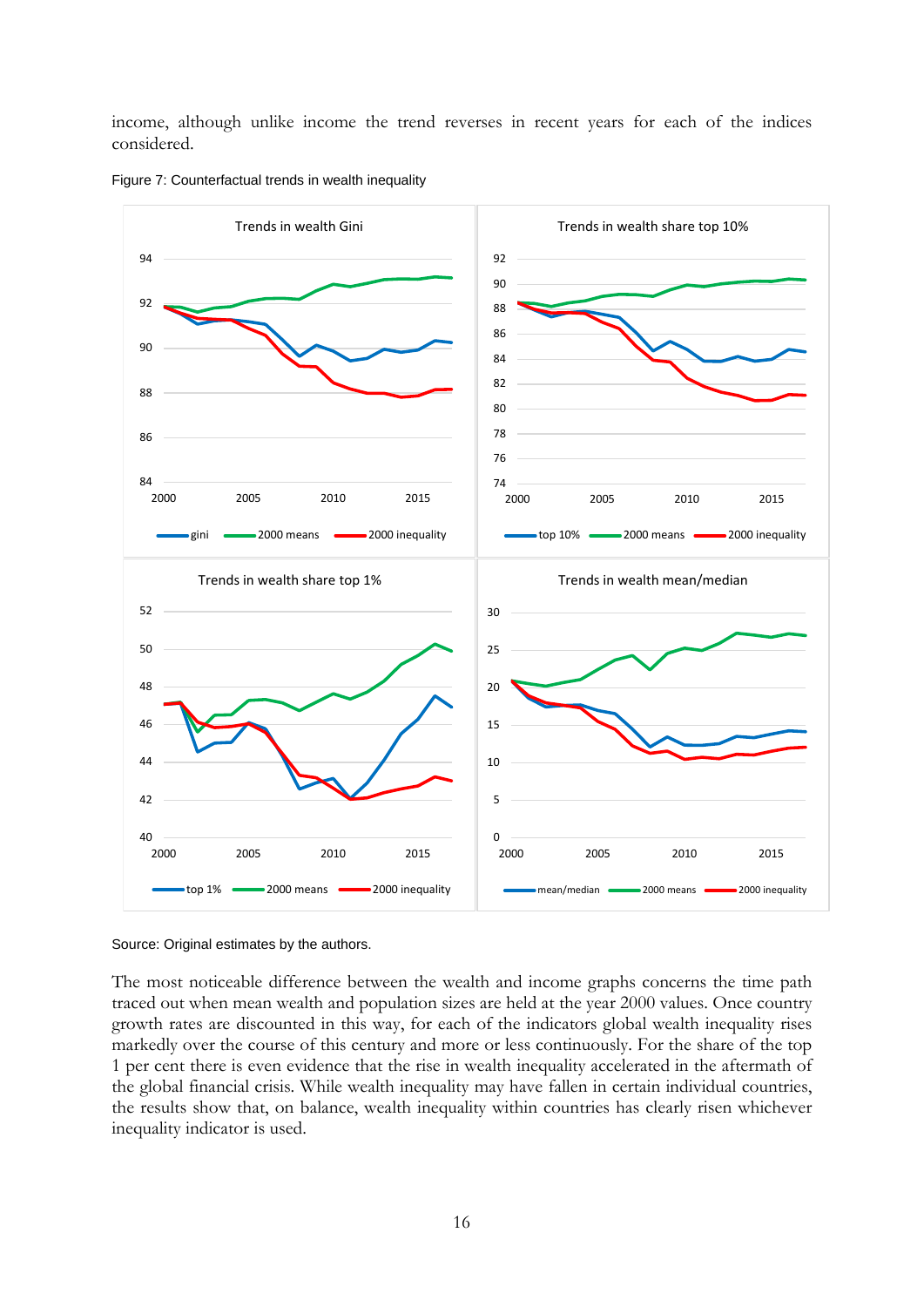As regards the time path of wealth inequality discussed in Section 4, it now becomes evident that the observed trend is a compromise between two strong opposing forces: the evolution of the between-country factors tending to reduce global wealth inequality for at least the first decade, and the evolution of within-country inequality driving movement in the opposite direction. The observed series suggest that the between-country factors dominated in the early years of the century while the rise in within-country inequality has been the decisive force more recently.

To provide a more formal assessment of the between-country and within-country contributions to the income and wealth inequality change since the year 2000, we revert to the terminology used in the previous section and express the change in inequality from time  $0$  to time  $T$  as

$$
\Delta I = F(B_T, W_T) - F(B_0, W_0) = S_B + S_W \tag{8}
$$

where

$$
S_B = \frac{1}{2} \{ F(B_T, W_0) - F(B_0, W_0) + F(B_T, W_T) - F(B_0, W_T) \}
$$
\n(9)

and

$$
S_W = \frac{1}{2} \{ F(B_0, W_T) - F(B_0, W_0) + F(B_T, W_T) - F(B_T, W_0) \}
$$
\n(10)

denote the Shorrocks-Shapley between-country and within-country components, respectively. Note that  $S_B$  is the change in inequality obtained using the fixed within-country distributions observed in the initial year averaged with the change in inequality using the fixed within-country distributions observed in the final year. The within-country contribution  $S_W$  has a parallel interpretation.

|               |               |               | Counterfactual values | Shorrocks-Shapley contributions |         |        |        |
|---------------|---------------|---------------|-----------------------|---------------------------------|---------|--------|--------|
|               | $F(B_0, W_0)$ | $F(B_0, W_T)$ | $F(B_T, W_0)$         | $F(B_T, W_T)$                   | $S_B$   | $S_W$  | Total  |
| Income        |               |               |                       |                                 |         |        |        |
| Gini          | 78.9          | 78.8          | 73.4                  | 73.3                            | $-5.5$  | $-0.1$ | $-5.6$ |
| Share top 10% | 67.9          | 67.5          | 61.7                  | 61.4                            | $-6.2$  | $-0.4$ | $-6.5$ |
| Share top 1%  | 21.2          | 21.3          | 20.3                  | 20.4                            | $-0.9$  | 0.1    | $-0.8$ |
| Mean/median   | 6.4           | 6.4           | 3.7                   | 3.7                             | $-2.7$  | 0.0    | $-2.7$ |
| Wealth        |               |               |                       |                                 |         |        |        |
| Gini          | 91.9          | 93.2          | 88.2                  | 90.3                            | $-3.3$  | 1.7    | $-1.6$ |
| Share top 10% | 88.5          | 90.3          | 81.1                  | 84.6                            | $-6.6$  | 2.6    | $-4.0$ |
| Share top 1%  | 47.1          | 49.9          | 43.0                  | 46.9                            | $-3.5$  | 3.4    | $-0.2$ |
| Mean/median   | 21.0          | 27.0          | 12.1                  | 14.2                            | $-10.9$ | 4.0    | $-6.8$ |

Table 3: Shorrocks-Shapley decomposition of changes in global income and wealth inequality

Source: Original estimates by the authors.

The results recorded in Table 3 confirm the impressions gained from Figures 6 and 7. When the change in income inequality over the period 2000–15 is split into the two components, the between-country component is seen to account for virtually all of the reduction in inequality, leaving little or no contribution from the within-country changes. This is true for each of the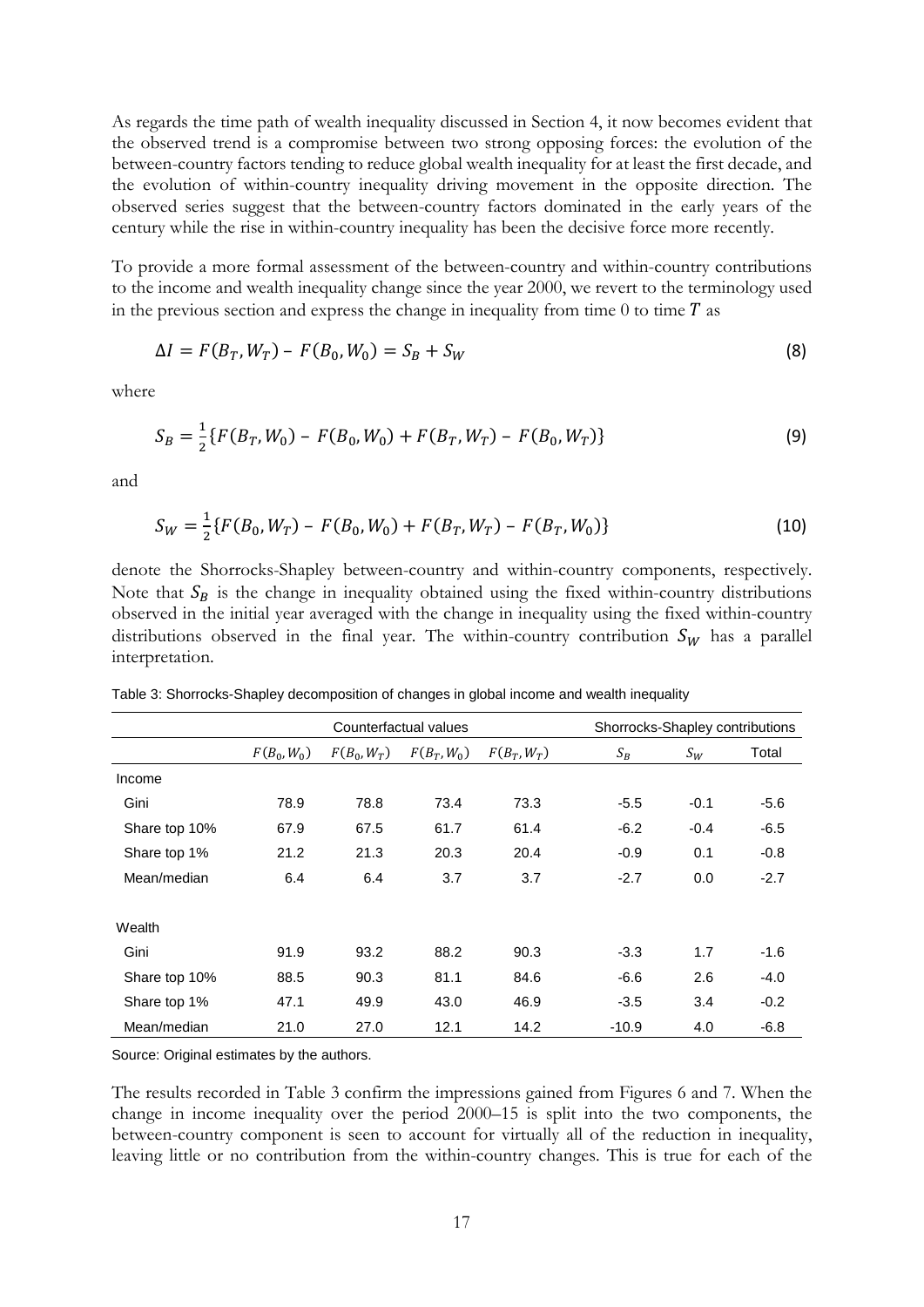inequality indicators considered. Thus we can conclude that the fall in income inequality this century is almost entirely attributable to changes in country mean incomes and population sizes.

For the change in wealth inequality over the period 2000–17, the between-country factor again dominates. However, the overall decline in wealth inequality is seen to be the net outcome of a substantial fall in inequality due to changes in country means offset by an increase in inequality caused by a rise in wealth inequality within countries. Broadly speaking, the magnitude of the (negative) between-country component is roughly double the contribution of the (positive) withincountry component, although the contributions are similar (and hence almost net out to zero) for the share of the top 1 per cent.

#### **7 Conclusion**

There is a widespread belief—amongst researchers as well as the general public—that economic inequality has been rising in recent years. However, it is difficult to square this belief with the numerous studies which show that income inequality has declined this century, and our previous work on wealth inequality, which suggests little change.

Our findings help to reconcile the two viewpoints. For both income and wealth, and for all the inequality indices considered, the degree of inequality attributable to differences in mean income and wealth across countries accounts for much, if not most, of the level of global inequality. As regards changing inequality over time, changes in mean income and wealth and population sizes have induced a strong downward element to the trend in global inequality regardless of the inequality index selected. There has been little underlying movement in income inequality within countries to offset the between-country trend. However, the evidence suggests that the underlying wealth inequality has risen significantly this century, although not by enough to offset the betweencountry contribution.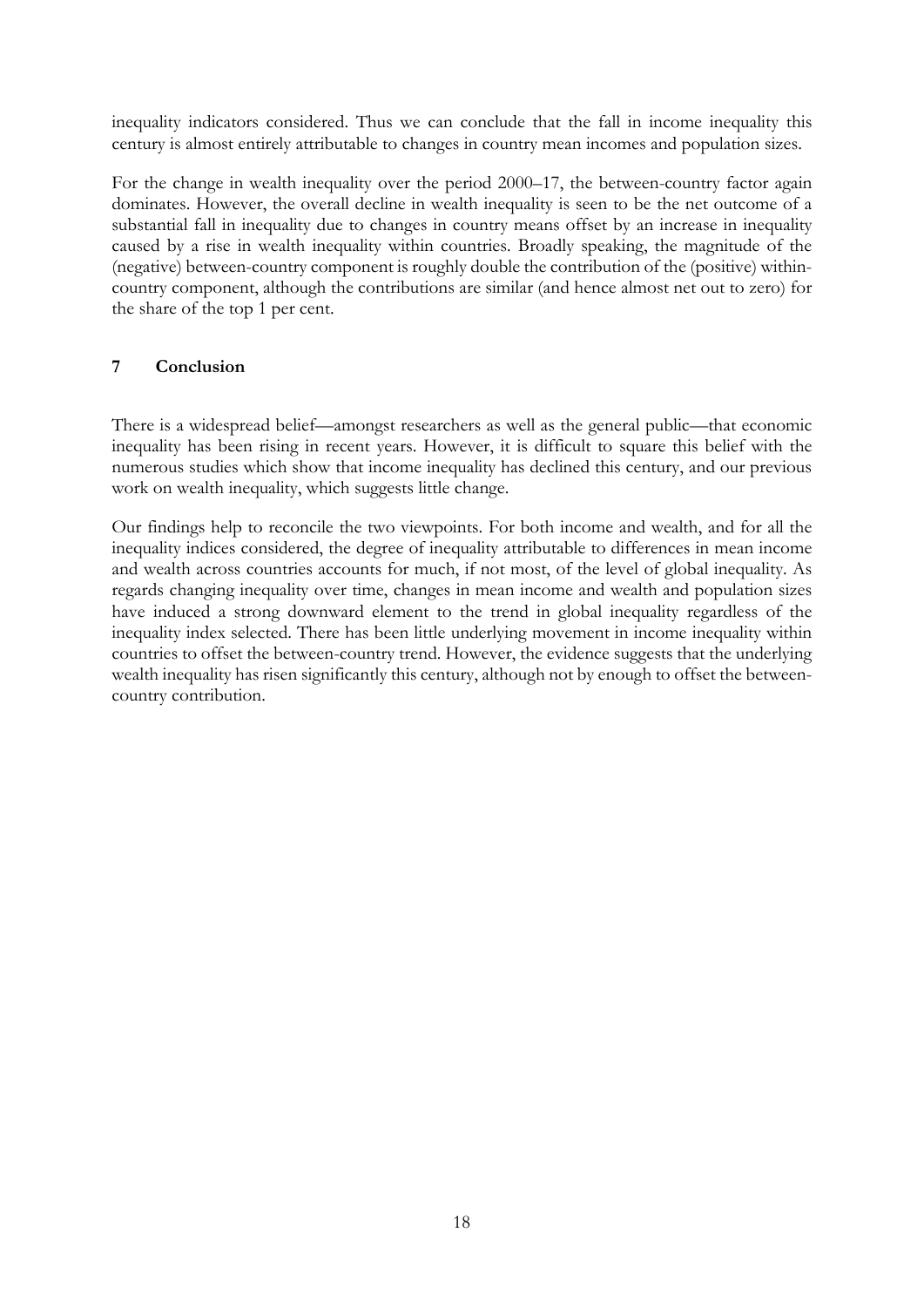#### **References**

- Alvaredo, F., A.B. Atkinson, T. Piketty, and E. Saez (2013). '"The World Top Incomes Database" – New Website'. Paris School of Economics. Available at: [www.parisschoolofeconomics.eu/en/news/the-top-incomes-database-new-website/](http://www.parisschoolofeconomics.eu/en/news/the-top-incomes-database-new-website/) (accessed 10 December 2018).
- Alvaredo, F., L. Chanel, T. Piketty, E. Sae, and G. Zucman (2018). *World Inequality Report 2018*. Cambridge, MA: Harvard University Press.
- Anand, S., and P. Segal (2008). 'What Do We Know about Global Income Inequality?' *Journal of Economic Literature*, 46(1): 57–94.
- Anand, S., and P. Segal (2015). 'The Global Distribution of Income'. In A.B. Atkinson, and F. Bourguignon (eds), *Handbook of Income Distribution*, Vol. 2A. Amsterdam: Elsevier.
- Atkinson, A.B. (2007). 'Measuring Top Incomes: Methodological Issues'. In A.B. Atkinson and T. Piketty (eds), *Top Incomes over the Twentieth Century: A Contrast Between Continental European and English-Speaking Countries*. Oxford: Oxford University Press.
- Bhalla, S.S. (2002). 'Imagine There's No Country: Poverty, Inequality, and Growth in the Era of Globalization'. Washington, DC: Institute for International Economics.
- [Bönke,](https://www.nber.org/people/timm_bonke) T., M. [Grabka,](https://www.nber.org/people/mgrabka) C. [Schröder,](https://www.nber.org/people/carsten_schroder) and E.N. [Wolff](https://www.nber.org/people/edward_wolff) (2017). 'A Head-to-Head Comparison of Augmented Wealth in Germany and the United States'. NBER Working Paper 23244.
- Bourguignon, F., and C. Morrisson (2002). 'Falling Inequality in Latin America: Policy Changes and Lessons'. WIDER Policy Brief 2014/001. Helsinki: UNU-WIDER.
- Davies, J.B., S. Sandstrom, A. Shorrocks, and E.N. Wolff (2008). 'The World Distribution of Household Wealth'. In J.B. Davies (ed.), *Personal Wealth from a Global Perspective*. Oxford: Oxford University Press.
- Davies, J.B., S. Sandström, A. Shorrocks, and E.N. Wolff (2011). 'The Level and Distribution of Global Household Wealth'. *Economic Journal*, 121: 223–54.
- Davies, J.B., R. Lluberas, and A. Shorrocks (2017). 'Estimating the Level and Distribution of Global Wealth, 2000–2014'. *Review of Income and Wealth*, 63: 731–59.
- Davies, J.B., R. Lluberas, and A. Shorrocks (2018a). *Global Wealth Report*. Zurich: Credit Suisse Research Institute.
- Davies, J.B., R. Lluberas, and A. Shorrocks (2018b). *Global Wealth Databook*. Zurich: Credit Suisse Research Institute.
- Dowrick, S., and M. Akmal (2005). 'Contradictory Trends in Global Income Inequality: A Tale of Two Biases'. *Review of Income and Wealth*, 51(2): 201–29.
- European Commission, IMF, OECD, United Nations, and World Bank (2009). *The System of National Accounts 2008*. Available at: [https://unstats.un.org/unsd/nationalaccount/docs/-](https://unstats.un.org/unsd/nationalaccount/docs/-SNA2008.pdf) [SNA2008.pdf](https://unstats.un.org/unsd/nationalaccount/docs/-SNA2008.pdf) (accessed 4 December 2018).
- Goldsmith, R.W. (1985). *Comparative National Balance Sheets, A Study of Twenty Countries, 1688–1978*. Chicago: University of Chicago Press.
- Kessler, D., and E.N. Wolff (1991). 'A Comparative Analysis of Household Wealth Patterns in France and the United States'. *Review of Income and Wealth*, 37(3): 249–66.
- Klevmarken, N.A., J.P. Lupton, and F.P. Stafford (2003). 'Wealth Dynamics in the 1980s and 1990s: Sweden and the United States'. *Journal of Human Resources*, 38(2): 322–53.